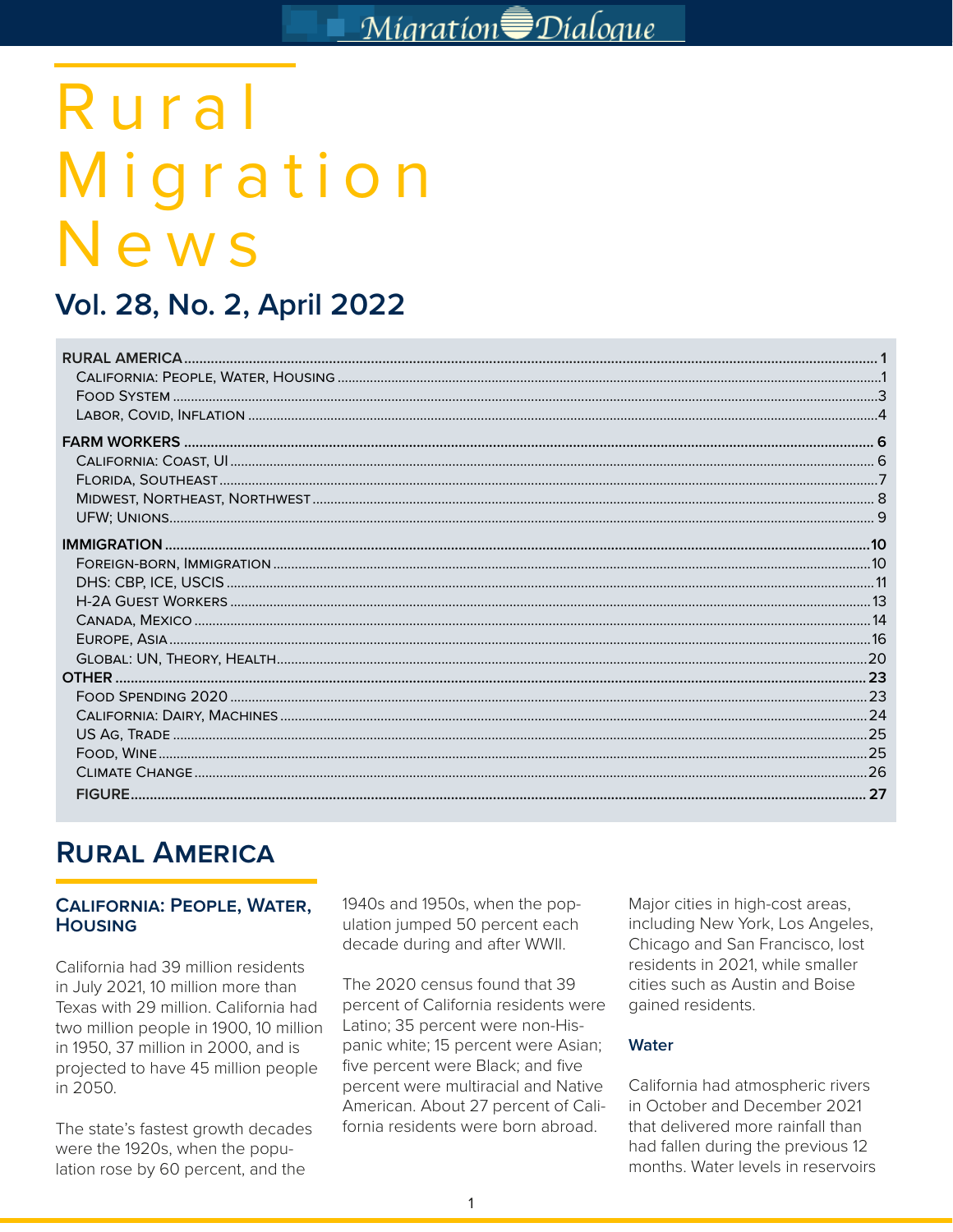rose, and there was talk of an end to the years-long drought. However, there was no significant precipitation in January, February, and March 2022, when the Sierra snowpack was less than 40 percent of normal levels and over 90 percent of the state was in severe drought.

Precipitation whiplash, high rainfall followed by no rain, is expected to become the new normal. The federal Central Valley Project announced zero deliveries of water in 2022, and the state water project promised five percent of normal deliveries in 2022. The federal government promised \$2.2 billion in March 2022 to begin construction of the Sites Reservoir in the Sacramento Valley to store more water in wet years.

Over 80 percent of the state's developed water is used by agriculture. Of the 20 percent used by households and industry, 80 percent is used outdoors, often to water lawns.

The proposed Guenoc Valley project near Middletown in Lake County could add 4,000 residents to an area that burned three times in the past seven years, raising questions about building new homes in areas prone to wildfires. The 1970 California Environmental Quality Act was amended to include wildfire as a factor that must be considered during environmental reviews, marking a move from making individual homes more fire-proof to blocking development in fire-prone areas.

The CEQA is often used to block new housing development. Groups suing to block new housing developments argue that, with more wildfires due to climate change, residents could be unable to evacuate safely. Developers counter with plans for more fire stations, underground utilities and vegetation management.

end The CEQA was in the spotlight in the home-price increase However, 2022 when Save Berkeley's Neigh-<br>
ecipita-<br>
borhoods sued to block the con-<br>
longer than expected if aging l<br>
and March struction of more dorms because<br>
boomers remain in their home<br>
wepack UC-Berkeley expanded en 2022 when Save Berkeley's Neighborhoods sued to block the construction of more dorms because UC-Berkeley expanded enrollment without considering the environmental impacts of more students. UC-Berkeley said it would reduce the size of the incoming 2022-23 class to maintain total enrollment at 42,300, but a quickly enacted state law overrode the decision that used the CEQA to block more students. UC-Berkeley typically admits about 21,000 first-year and transfer students, and 9,500 enroll.

> Filing suits that allege developers did not consider all of a project's environmental impacts can raise costs enough to prompt developers to abandon projects.

#### **Housing**

California has 50,000 chronically homeless people, half in Los Angeles. Efforts to end homelessness have stumbled, with cities using approaches that range from destroying tent encampments to enticing homeless people to move into housing. California began to close state mental hospitals in the 1960s, but never fully funded the community mental health facilities that were to replace them.

The median price of a US home rose 19 percent in 2021, raising questions about whether home prices can continue to increase faster than incomes. Housing experts say that a combination of more remote work, investors buying homes based on algorithms rather than in-person inspections, and migration from expensive to cheaper housing markets can keep home prices rising faster than incomes for years.

Some expect more housing supply and rising interest rates to slow the increase in home prices, but

the home-price increase of 2021 is unprecedented and may continue longer than expected if aging baby boomers remain in their homes rather than downsizing into smaller condos or nursing homes. Less than a quarter of California residents have incomes that are sufficient to buy the median single-family home.

California aims for 100 percent clean energy by 2045. Solar panels on homes are a key element in the strategy to achieve this goal, and they provided about 10 percent of the state's electricity in 2021. Unions and utilities are pushing to reduce current subsidies for residential roof top solar panels that are installed by non-union workers.

#### **Budget**

Governor Gavin Newsom in January 2022 unveiled a \$286 billion budget for 2022-23 aimed at accelerating state efforts to deal with climate change, covid, homelessness, the cost of living and crime. The top one percent of California taxpayers pay over 50 percent of the state's income tax, and their taxable incomes are largely tied to the performance of the US stock market. California has a budget surplus due to stock market gains that generate income tax revenues.

Democrats, who have supermajorities in the Legislature, want to introduce a single-payer health insurance system called CalCare to be financed by additional taxes on businesses and high earners. AB 1400, which would have created CalCare at a cost of over \$500 billion a year to be financed by new taxes, died in the Legislature. If approved, CalCare would oversee and fund about 15 percent of the state's economy.

About 10 percent of California's 40 million residents lack health insurance, including 2.2 million unau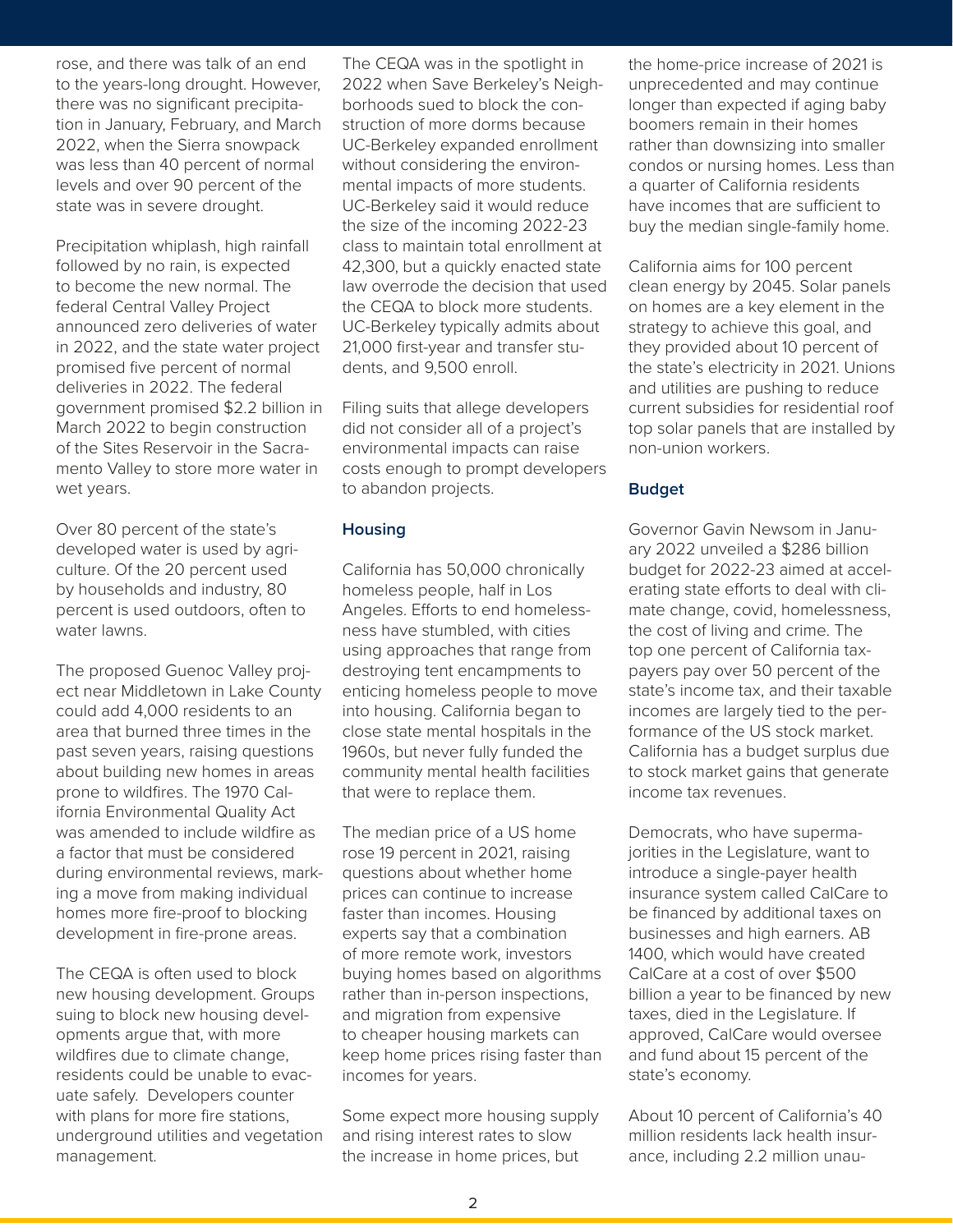thorized foreigners. Poor residents under 26 are eligible for Medi-Cal benefits, and those 50 and over become eligible in May 2022. Governor Gavin Newsom proposed that the state's remaining 700,000 poor undocumented foreigners become eligible for Medi-Cal at a cost of \$2.2 billion a year to the state in January 2024.

California relied on an independent commission to draw new boundaries to elect federal and state politicians after the state lost one congressional seat as a result of slow population growth between 2010 and 2020. In a third of the new congressional-level districts, Latinos are a majority of residents.

California's gas prices averaged \$1.20 more per gallon in 2021 than the US average due to higher gas taxes and regulations aimed at limiting greenhouse gas emissions that require a unique blend of gasoline.

California's Film Commission provides \$330 million a year in subsidies to firms that make movies and TV programs in the state, and doubled the subsidies in 2022 and 2023 to \$660 million a year. California began to subsidize film production in the state in 2009, and expanded subsidies in 2014 so that up to 25 percent of in-state spending of up to \$100 million in crew salaries and other costs can be recouped from the CFC. Since 2009, the state has paid \$2.5 billion to subsidize almost 600 film productions.

San Francisco voters on February 15, 2022 recalled three school board members who were instrumental in keeping schools closed to in-person instruction during covid, ended merit-based admissions to Lowell High School, and tried to rename 44 city schools that carried the names of US leaders such as Lincoln and Washington.

ents San Francisco Mayor London The Says that 44 percent of Medi-Cal Breed supported the recall and will nia's billionaires made their model over appoint new school board mem-<br>A over bers. Breed favors pragmatism over seven percent in real estate. Thosed that progressives who want Breed supported the recall and will appoint new school board members. Breed favors pragmatism over progressives who want to transform society, including supporting a recall of District Attorney Chesa Boudin in a June 2022 election. San Francisco has more dogs, over 120,000, than children under 18, 115,000, a reflection of high housing prices that encourage families to move to lower cost areas.

> Oakland has 80 public schools for 35,000 students, while districts with similar numbers of students have about 40 schools. The school district voted to close 11 schools to keep its \$700 million a year budget in balance, drawing protests from parents and students.

> The California High-Speed Rail Authority in February 2022 estimated the cost of the 500-mile bullet train between Northern and Southern California would be \$105 billion; the original 2008 estimated cost was \$40 billion. The first 120 mile stretch in the San Joaquin Valley is expected to open in 2022.

> California in 2020 enacted a law that created a nine-member task force to develop reparation proposals by 2023 for African Americans, especially descendants of those enslaved. In March 2022, the task force recommended 5-4 that payments be limited to African-American descendants of enslaved people and descendants of freed Black people living in the United States before the 19th century. The dissenters countered that all of the state's 2.6 million Black residents have suffered from the consequences of slavery.

> California is home to 26 of the 100 richest people in the US, and 189 of the 724 US billionaires on the Forbes list for 2021 (New York is second with 126 billionaires). Forbes

says that 44 percent of the California's billionaires made their money in tech, 23 percent in finance, and seven percent in real estate. The three richest Californians are Mark Zuckerberg of Facebook and Larry Page and Sergey Brin of Google.

# **Food System**

The Biden Administration is trying to increase competition in meat processing by providing \$100 million in grants and loans to small meat processors and increase competition between meatpackers for farmers' cattle. By supporting smaller meatpackers, the goal is to encourage the four firms that process 85 percent of US cattle, JBS USA Holdings, Tyson Foods, Cargill and National Beef Packing, to pay higher prices for cattle to farmers.

The market share of the largest four meatpackers rose from 25 percent in 1977 to 71 percent in 1992 as meat processing firms merged and were sold to larger entities. Real wages fell sharply during the 1980s, as older and unionized plants in urban areas were replaced by newer nonunion plants in rural areas that were often staffed by immigrants. An average 117,000 US cattle were processed each day in 2021.

Cattle feedlots pay about \$1,200 for year-old calves that weigh 750 pounds and fatten them to 1,300 pound steers in about six months, when they are sold to meat processors for \$1,800 each.

The US Department of Justice charged that US chicken processors conspired to fix the price of chicken as well as the wages of their employees. By sharing information on wages and benefits, DOJ argues that processors can hold down labor costs. Private suits filed by workers allege that 20 chicken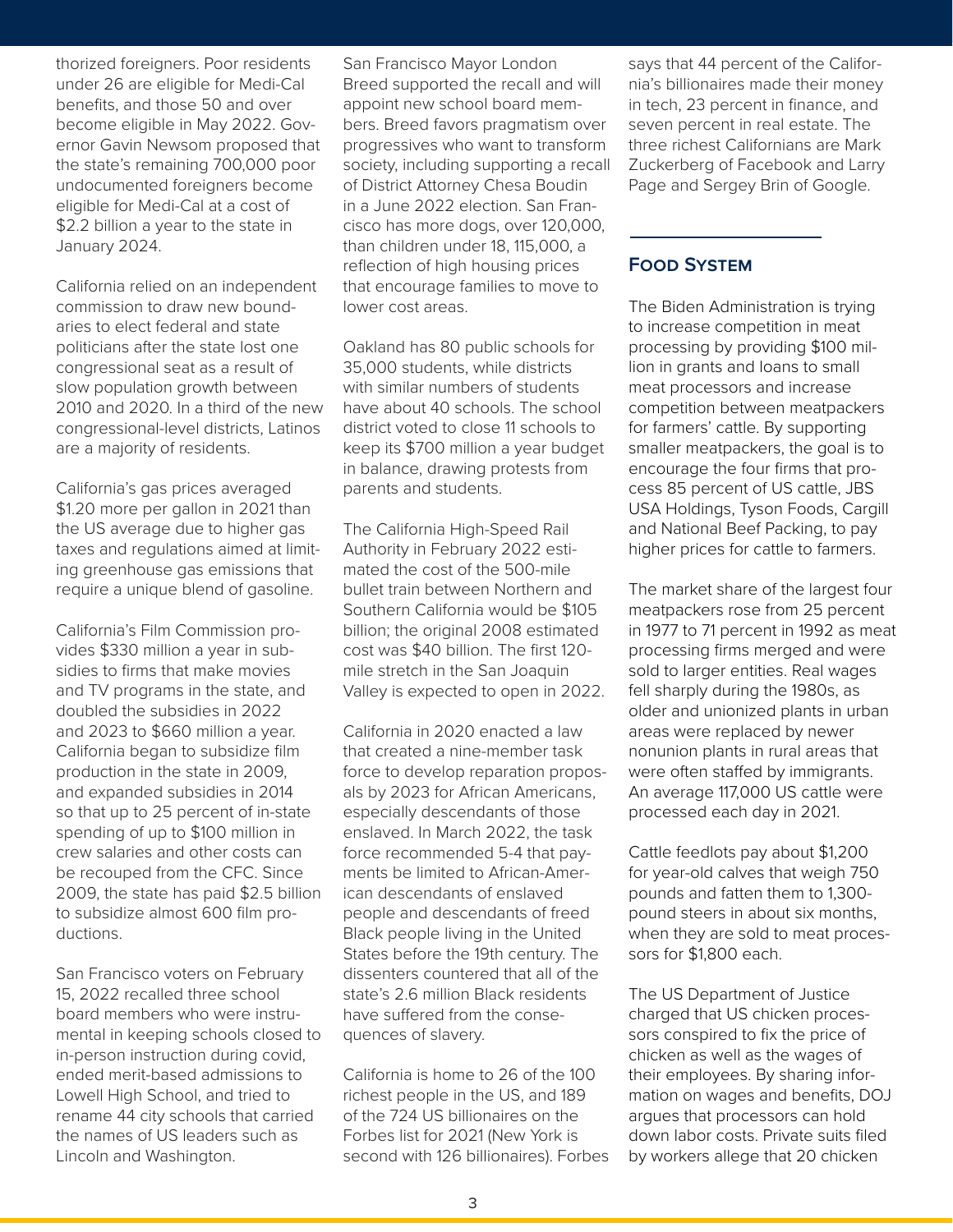processors conspired with two data-providing firms to exchange labor cost data and led to several settlements, although the processors did not admit guilt.

Most chicken and hogs are raised under contracts with meatpackers, making it harder for new and vertically integrated processing firms to compete in chicken and pork processing.

Most fresh food goes directly from farms to retail and food service distribution centers, while food that is processed goes from farm to factory and then to retailers. Processing and transportation firms in winter 2022 complained of labor shortages as covid left 10 percent of workers sick at some firms, leading to empty store shelves. Many employers asked their non-sick employees to work additional hours, which fueled employee burnout and may encourage more workers to quit their jobs.

# **Labor, Covid, Inflation**

In March 2022 the US unemployment rate fell to 3.6 percent as job growth continued. The US had 152.5 million jobs in February 2020, and 150.9 million in February 2022 or 93 percent of pre-covid employment. Employment fell by 22 million between February and April 2020, and has almost recovered to pre-pandemic levels, but 20 million US residents who are 25 to 54 are not in the labor force.

#### **Covid**

Positive covid cases and hospitalizations fell sharply in spring 2022 as the more contagious but less dangerous omicron wave passed. Life began to return to normal as more people returned to offices, visited restaurants and engaged in other indoor activities.

o and Resource Economics<br>Agricultural and Resource Economics Consumer demand. Mai **ARE UPDATE**  and Republicans are less worried about covid than younger residents and Democrats. Policies to counter covid further divided Americans, with Republicans stressing individual responsibility and Democrats emphasizing the need for government mandates to close businesses, mandate vaccines and masks, and support to poorer residents.

> The great resignation from work continued in spring 2022, as the labor force participation rate remained below the 63.3 percent of February 2020, meaning that almost two-thirds of US residents 16 and older were employed or looking for work. Many baby boomers retired early during the covid pandemic, and many Gen Z workers in their 20s quit jobs in hospitality and other low-wage sectors to re-evaluate their life goals.

Over 47 million US workers quit their jobs in 2021, reflecting dissatisfaction with labor market trends that began before covid. Job vacancies averaged over 10 million in 2021, prompting some employers to hire too many workers, assign them less than 40 hours a week, and determine who is reliable. Some workers who were frustrated with 20- and 30-hour a week jobs quit.

Wages for low-skilled workers are rising, but earnings may not increase if workers do not get more hours of work. Most employers in service industries rely on software that schedules employees to work only when they are needed. One study found that fast food workers averaged just two months of work in 2021 at each restaurant where they worked, although some quit one restaurant and moved to another.

Many firms outsource some of their work to contractors and staffing agencies, giving them more flexibility to match employment with

consumer demand. Many workers employed by outsourcers have uncertain schedules; some are expected to be available for fulltime work even if they typically work only 20 or 30 hours a week. Many workers who are employed less than 35 hours a week under just-intime schedules are not eligible for employer-provided benefits such as health insurance and pensions.

The US Supreme Court in January 2022 declared that OSHA's regulation requiring the 84 million employees of private employers with 100 or more employees to be vaccinated or tested weekly was an unlawful exercise of OSHA's authority to keep workplaces safe. The USSC allowed a separate HHS mandate that 10 million employees of facilities that treat patients covered by Medicare and Medicaid must be vaccinated.

California in February 2022 reintroduced two weeks or 80 hours of supplemental paid sick leave for full-time workers at workplaces with 25 or more employees who are recovering from covid or caring for infected family members between January 1 and September 20, 2022. California requires three days of paid sick leave; the state's previous supplemental paid sick leave law expired September 30, 2021.

#### **Inflation**

US prices rose seven percent in 2021, the highest inflation in four decades, as the price of housing, autos, and food rose; prices rose about four percent in Europe. Wages for low-skilled workers rose as businesses scrambled to hire, but real wages for many workers declined.

Dynamic pricing is spreading from airlines to grocery and home goods stores, allowing firms to change prices frequently. Online sellers can and do adjust their prices several times a day in response to supply and demand.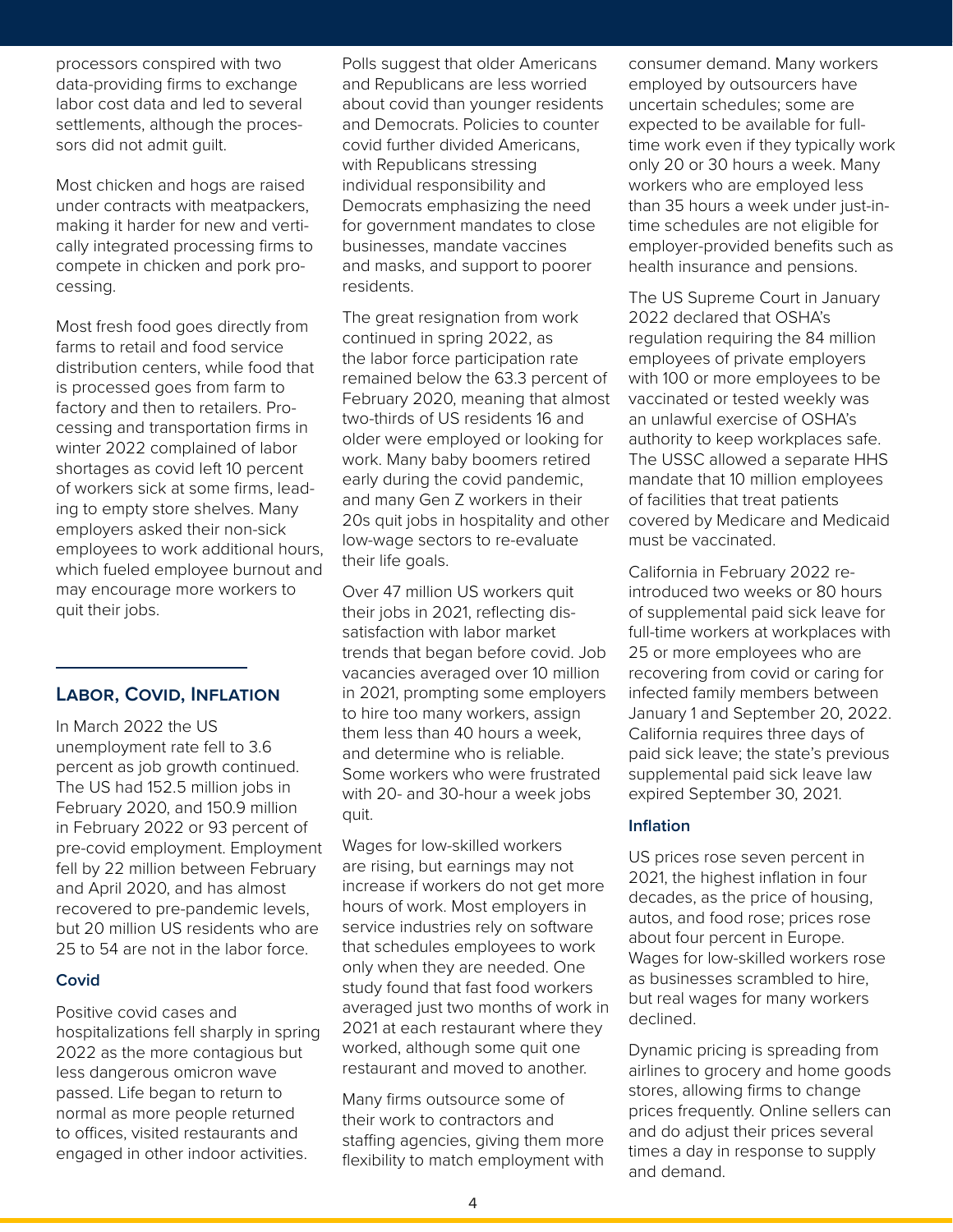High US inflation reflects both supply and demand factors. On the supply side, the US labor force shrank and has not yet returned to pre-covid levels. On the demand side, the US government provided more stimulus aid than European governments, increasing the demand for goods. The unreliability of public and private services, from transit to schools to out-of-stock stores, led to dis-satisfaction that is blamed on both covid and inflation.

The Biden administration cited microeconomic factors such as large firms raising prices and called for anti-trust actions. Republicans, by contrast, cited macroeconomic factors such as payments to individuals and extended unemployment insurance that resulted in too much money chasing too few goods, allowing firms to raise prices. One reason for stagflation in the 1970s was the 1960s attitude that inflation is primarily a microeconomic issue.

The US economy strengthened in spring 2022 even as the Fed raised interest rates. Early in 2022, there were 900 tech startups each worth over \$1 billion, as venture capital valued efforts to capitalize on artificial intelligence, nuclear technology, electric vehicles, and space travel at stratospheric levels. US startups raised over \$330 billion in 2021, and startups that went public in 2021 were valued at \$775 billion by the stock market, including Checkout.com that was valued at \$40 billion.

Covid may mark a turning point for the economy, leaving a legacy of more government debt, persisting inflation and lower labor force participation. Before covid, a combination of weak consumer demand and an integrated global economy kept inflation low as aging residents in richer countries increased their savings, and this Japan-model appeared to be spreading to Europe and the US.

Agricultural and Resource Economics<br>Agricultural and Resource Economics Covernment stimulus jump-<br>Agricultural and Resource Economics Covernment Stimulus jump-**ARE UP:** SIGN STEM and lengthened the per<br>
are to the question is whether another the perpendicular or the question is whether another<br>  $\begin{array}{ll}\n\text{A} & \text{B} & \text{B} \\
\text{B} & \text{C} & \text{C} \\
\text{D} & \text{D} & \text{D} \\
\text{D} & \text{D} & \text{D}\n\end{array$ started consumer demand, supply chains could not keep up, and inflation accelerated. The question is whether another round of globalization will reduce prices or whether reshoring or deglobalization and the switch to green energy will keep costs and prices high.

> US government debt topped \$30 trillion for the first time in January 2022, up \$7 trillion from January 2020 due to pandemic-related spending. US GDP is \$22.5 trillion, making government debt 133 percent of GDP. US government debt was \$5 trillion in the mid-1990s and \$10 trillion before the 2008-09 recession.

> Neoliberalism or the Washington consensus in economics became dominant in the 1990s, when the US and other economies flourished as freer trade and private markets determined more prices and wages. Several foundations committed over \$40 million in February 2022 to university research centers to develop alternatives to neoliberalism by focusing on inequalities, low-wage workers and new technologies.

> The Biden administration released a report in March 2022 that concluded that the use of noncompete and nondisclosure requirements reduced worker wages by 15 to 25 percent. Outsourcing work to contractors who must compete with each other for jobs puts downward pressure on wages, according to the report, as do mergers that reduce competition between firms for workers.

#### **H-1B**

Foreigners who earn degrees from US universities in science, technology, engineering and math (STEM) may stay and work in the US for three years after graduation as optional practical trainees. USCIS

in January 2022 expanded the number of fields that qualify as STEM and lengthened the period of stay after graduation in order to keep foreign talent in the US.

All foreign graduates of US universities may remain in the US up to a year after graduation for OPT, but STEM graduates can remain three years. USCIS also announced that J-1 visa holders can work in the US up to three years, double the current 18 months. These changes could provide more foreign workers to US businesses who cannot obtain H-1B workers.

#### **Education**

The US Supreme Court will consider cases brought by Students for Fair Admissions that allege Harvard's admissions program discriminates against Asian Americans and that the University of North Carolina's admissions program discriminates against white and Asian applicants. A 4-3 USSC decision in 2016 upheld a University of Texas program that considered the race of applicants in order to achieve a diverse student body. UT administrators could "reconcile the pursuit of diversity with the constitutional promise of equal treatment and dignity."

Some 43 million Americans owe \$1.6 trillion in federal student debt, including over five million who are in default, meaning that they have not made any payments for at least a year; another \$130 billion is owed in private student loans. It is difficult to discharge student debt in bankruptcy, prompting calls for the federal government to forgive up to \$50,000 in student debt per borrower. President Biden pledged to cancel up to \$10,000 in student debt per person, and suspended interest and principal repayments until May 2022 due to covid.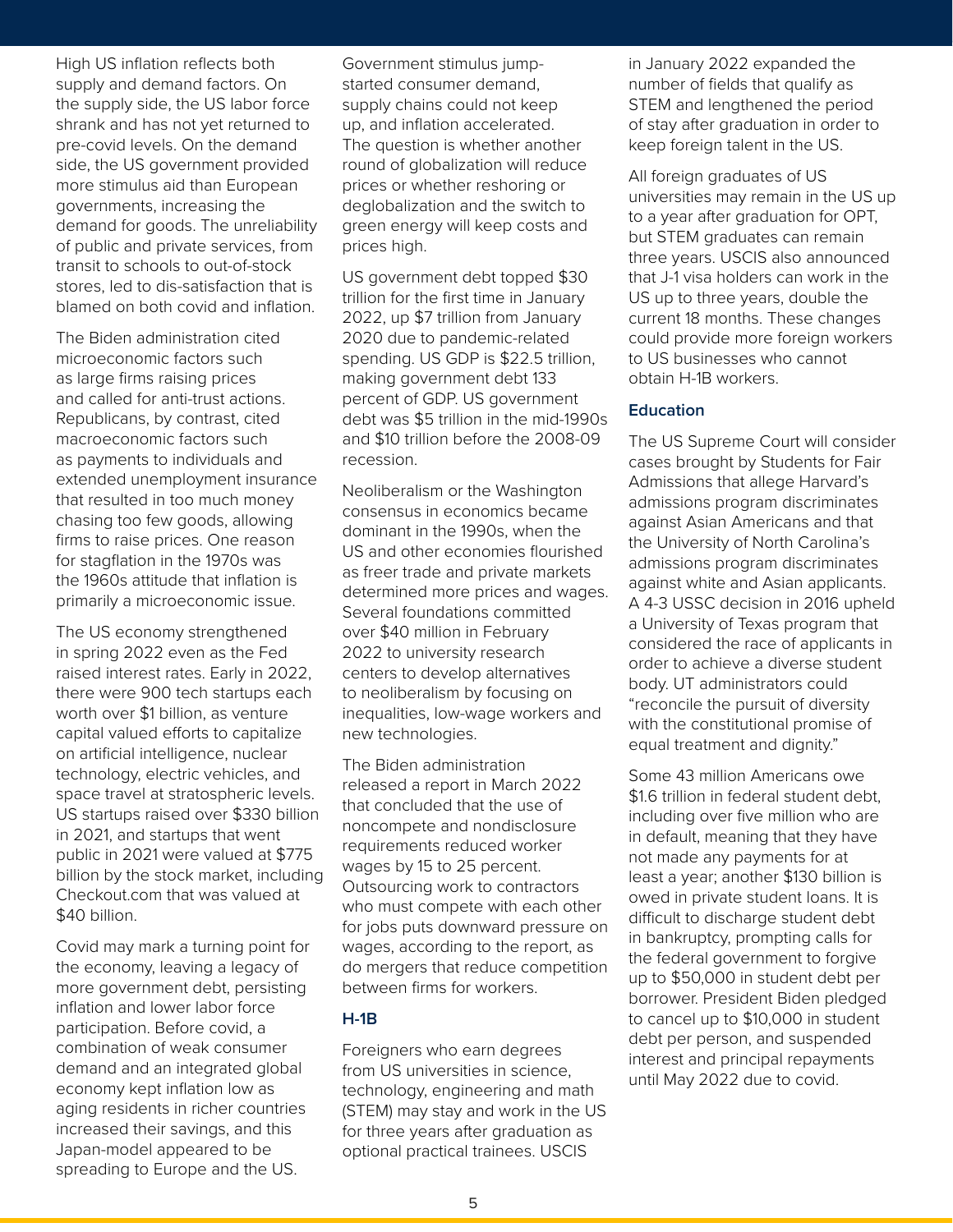# **Farm Workers**

# **California: Coast, UI**

California's farm sales are \$50 billion a year, almost twice the \$27 billion farm sales of number two Iowa. Half of the state's farm sales are from the eight-county San Joaquin Valley, where Fresno, Kern and Tulare counties collectively account for 45 percent of the state's farm sales.

The coastal county of Monterey is fourth, with farm sales of \$4 billion, followed by Ventura and Santa Barbara counties, each with farm sales of almost \$2 billion. In the three coastal counties, the leading individual commodity by farm sales is strawberries.

The three major coastal farming counties have 600,000 acres of irrigated crop land, half in Monterey County, or eight percent of the state's irrigated crop land. However, these three counties produce \$8 billion worth of farm commodities a year, over 15 percent of the state's farm sales.

About 300,000 acres of Monterey County farm land is irrigated, and most of this irrigated crop land straddles Highway 101 that runs north and south through the center of the county. Monterey County had farm sales of \$4 billion in 2020, almost three-fourths from vegetables, making Monterey the US salad bowl. The leading commodity was strawberries worth \$920 million, followed by leaf (\$710 million) and head (\$430 million) lettuce.

Santa Barbara has 120,000 irrigated acres concentrated in the north around Santa Maria and around Lompoc and Solvang. Santa Barbara County had farm sales of \$1.8 billion in 2020 (excluding cannabis), led by strawberries worth \$725 million, cauliflower worth \$110 million, and broccoli worth \$105 million.

ventura county had 100,000 and the memployment rate ros irrigated acres and farm sales were the US rate and remained elev<br>
\$2 billion in 2020, led by \$574 longer. Governor Newsom ware<br>
million worth of strawberries, \$215 to use some of the state's bud<br>
million worth of lemons, irrigated acres and farm sales were \$2 billion in 2020, led by \$574 million worth of strawberries, \$215 million worth of lemons, and almost \$200 million worth of nursery stock.

# **UI**

California employers pay taxes of up to six percent of the first \$7,000 of each employee's earnings in order to provide unemployment insurance benefits to laid off workers. Employers are rated, and individual payroll tax rates of 1.5 to 6.2 percent reflect how many of each employer's ex-employees are among the 50,000 Californians a week who typically request UI benefits. The maximum employer UI contribution is \$434 per employee per year.

When lockdowns were imposed in March-April 2020, up to 500,000 Californians a week applied for benefits. Federal Pandemic Unemployment Assistance provided an additional \$600 a week to beneficiaries, so that many low earners received over \$1,000 a week in federal and state UI benefits. State UI benefits are a maximum \$450 a week, and the average state UI benefit in 2021 was \$320 a week.

Especially the federal PUA benefits attracted fraudulent claims. Since self-employed workers could receive UI benefits for income losses that continued over several months, PUA benefit checks could be several thousand dollars. EDD and other state agencies could not easily check on self-employment income, and fraudsters found it easy to get PUA benefits. One estimate is that California paid almost \$20 billion in fraudulent PUA benefit claims.

California borrowed almost \$20 billion from the federal government to pay state UI benefits in 2020 and 2021, more than all other states combined. California's

unemployment rate rose more than the US rate and remained elevated longer. Governor Newsom wants to use some of the state's budget surplus to pay down the UI debt, while some legislators want to increase the wages on which UI taxes are paid toward the \$56,500 in Washington.

By taxing only the first \$7,000 earned by workers, California's UI system is regressive in the sense that employers of low-wage workers pay proportionately more than employers of high-wage workers. If higher UI taxes reduce wages, low-wage workers are subsidizing high-wage workers who receive UI benefits.

Employers opposed SB 1044, which would allow workers to refuse to work if they believe their workplace is unsafe due to a natural disaster, with employers liable to PAGA suits if they discipline workers who refuse to work. Employers say that existing Cal-OSHA laws and regulations already ensure a safe workplace. PAGA suits are filed by private lawyers who normally keep a third of what they recover on behalf of workers.

AB 857 in 2021 and SB 1102 in 2020 would require employers of H-2A workers to pay for travel time between worker housing and fields under the theory that guest workers have no alternative means of getting to their jobs.

AB 2847 would allocate \$6.9 million to create a state Excluded Workers Pilot Program to provide UI benefits of up to \$300 a week for 20 weeks to unauthorized workers who were laid off or had their hours reduced. Federal law prevents unauthorized workers from receiving regular UI benefits.

Roberto Perez and Perez Bros Farms in Turlock were charged in February 2022 with failing to hire US workers, underpaying H-2A workers, and providing inadequate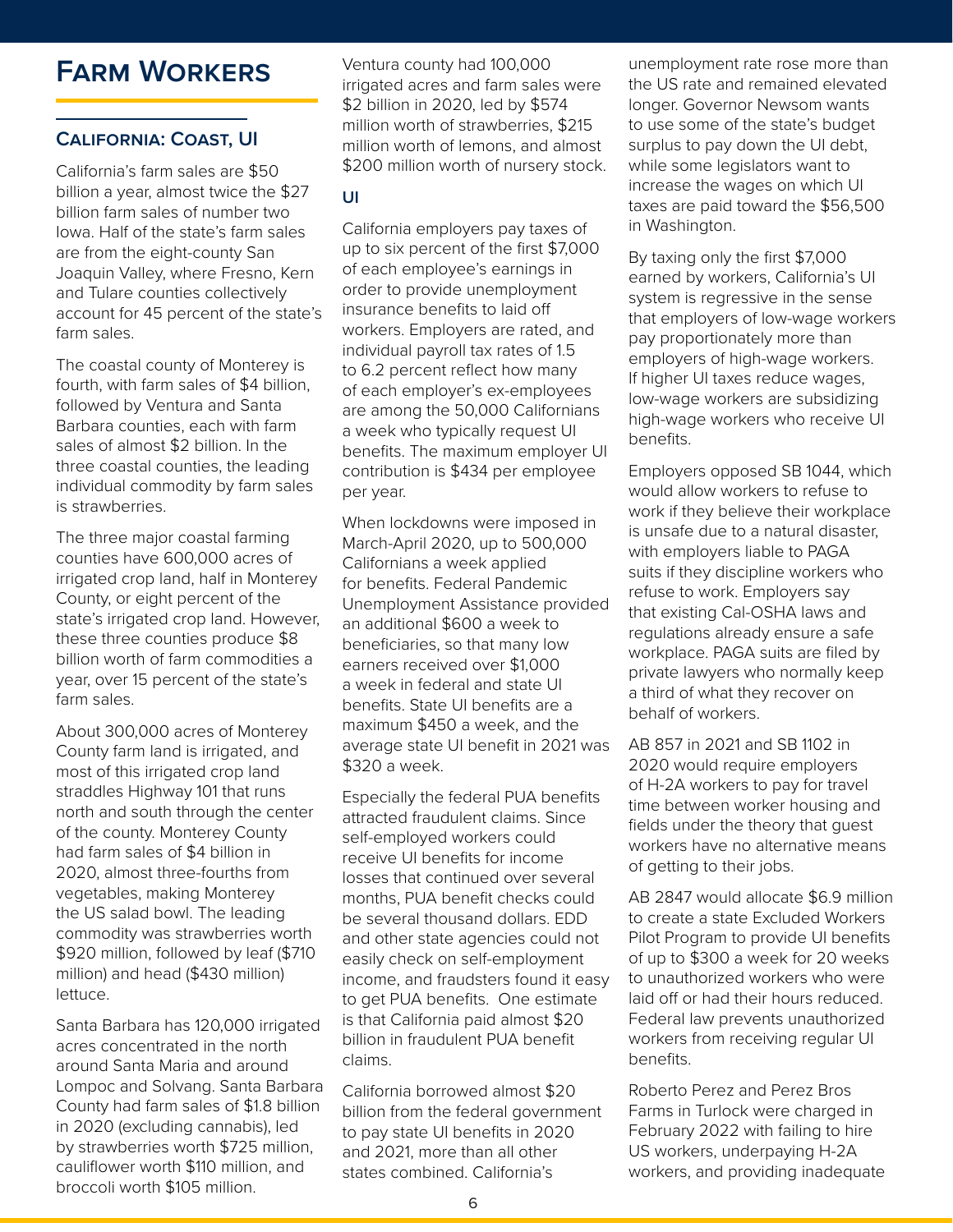housing and transportation for the H-2As. WHD ordered \$83,000 in back wages for 92 workers and \$37,000 in CMPs.

The US Supreme Court heard arguments March 30, 2022 in a case challenging California's Private Attorneys General Act (PAGA) law that permits private attorneys to sue employers for violating state labor laws as a violation of the Federal Arbitration Act. Many employers include arbitration clauses in their employment agreements that require aggrieved employees to submit to arbitration rather than sue their employers.

A former employee of Viking River Cruises "agreed to resolve all future employment-related disputes with Viking via bilateral arbitration," but invoked PAGA to sue for violations of state labor law on behalf of herself and other Viking employees. Viking's efforts to block the PAGA suit were denied by California courts.

# **Florida, Southeast**

Florida has more H-2A jobs certified than any other state. WHD found that Arcadia-area FLCs Benjamin M. Ramirez Harvesting Inc, AO Harvesting LLC and Gustavo Cisneros Harvesting Inc did not pay 123 H-2A workers for at least three-fourths of their contracts and ordered them to pay \$72,600 in back wages. The three FLCs used CCH Bookkeeping as their agent to obtain H-2A workers, and harvested citrus for Alico.

Florida H-2A job offers for 2022 must guarantee at least \$12.08 an hour, but many harvesting jobs pay piece rate wages. Rodriguez Citrus Harvesting of Immokalee offered piece rates of \$1 per 90-pound field box to pick Valencia oranges, with an 8.7 box per hour minimum productivity standard so that workers earned at least the \$12.41 minimum wage guarantee.

resource the the Resource Economics<br>The 26 H-2A workers w OOO in 90-pound boxes of oranges in employed when HSI arrested<br>
s and 2021-22, the smallest number since their employers were taken to<br>
1945, as citrus greening reduces Douglas, Georgia and provide<br>
yields. Brazil expects 90-pound boxes of oranges in 2021-22, the smallest number since 1945, as citrus greening reduces yields. Brazil expects to harvest 264 million boxes or six times more oranges. Florida's citrus acreage declined by half between 2001 and 2021 due to urbanization and disease. The price of orange juice is rising, especially for PepsiCo's Tropicana and Coca Cola's Minute Maid brands.

> Pacific Tomato Growers in Immokalee offered a piece rate of \$0.65 per bucket to pick round tomatoes, \$0.75 for Romas, \$3.25 for cherry tomatoes, and \$4.50 for grape tomatoes, setting productivity standards of at least 17, 15, 3.5, and 2.5 buckets per hour.

> Harvest CROO Robotics is developing a strawberry harvester. Humans harvest at least 80 percent of the ripe strawberries on each pass through the field and pick a ripe strawberry every two or three seconds. The Harvest CROO machine can pick about half of the ripe strawberries in each pass through the field, and requires more time because the machine moves, stops, picks with 16 arms, and moves again to cover eight acres a day. Harvest CROO was co-founded by Gary Wishnatzki, whose 600 acre Wish Farms currently relies on 600 seasonal pickers, mostly H-2A workers.

#### **Georgia**

The Homeland Security Investigations agency on November 17, 2021 charged 24 people with human smuggling and labor trafficking in South Georgia, alleging that they charged fees to the H-2A workers they recruited in Mexico and Northern Triangle countries, required them to pay for housing while in the US, and paid the H-2A workers as little as \$0.20 a bucket to harvest onions.

The 26 H-2A workers who were employed when HSI arrested their employers were taken to Douglas, Georgia and provided with assistance. Some are expected to apply for T-immigrant visas, which are available to foreigners who assist in criminal investigations and their families.

The first three defendants were sentenced to federal prison in March 2022.

# **North Carolina**

North Carolina's 2017 Farm Act makes it unlawful for employerunion contracts in agriculture to include provisions that allow employers to deduct union dues from worker paychecks and send them to the union representing them, so-called dues checkoff provisions. The Farm Labor Organizing Committee (FLOC) challenged the law, arguing that its chief sponsor, State Senator Brent Jackson of the Jackson Farming Company, was retaliating against FLOC because FLOC helped workers who accused Jackson of wage theft reach a settlement in 2017.

FLOC has 6,000 dues-paying members, including 4,800 in North Carolina, but represents 10,000 North Carolina farm workers, including H-2A workers brought to North Carolina by the 700-member North Carolina Growers' Association (NCGA). FLOC charges 2.5 percent of worker wages as union dues, and says that there are about 2,000 dues-paying FLOC members in North Carolina at any one time who are served by four full-time union staff. FLOC, which first negotiated an agreement with the NCGA in 2004, reported that union dues are over half of its annual income.

# **South Carolina**

The operators of Balcazar Nature Harvesting were charged with labor trafficking and fraud in January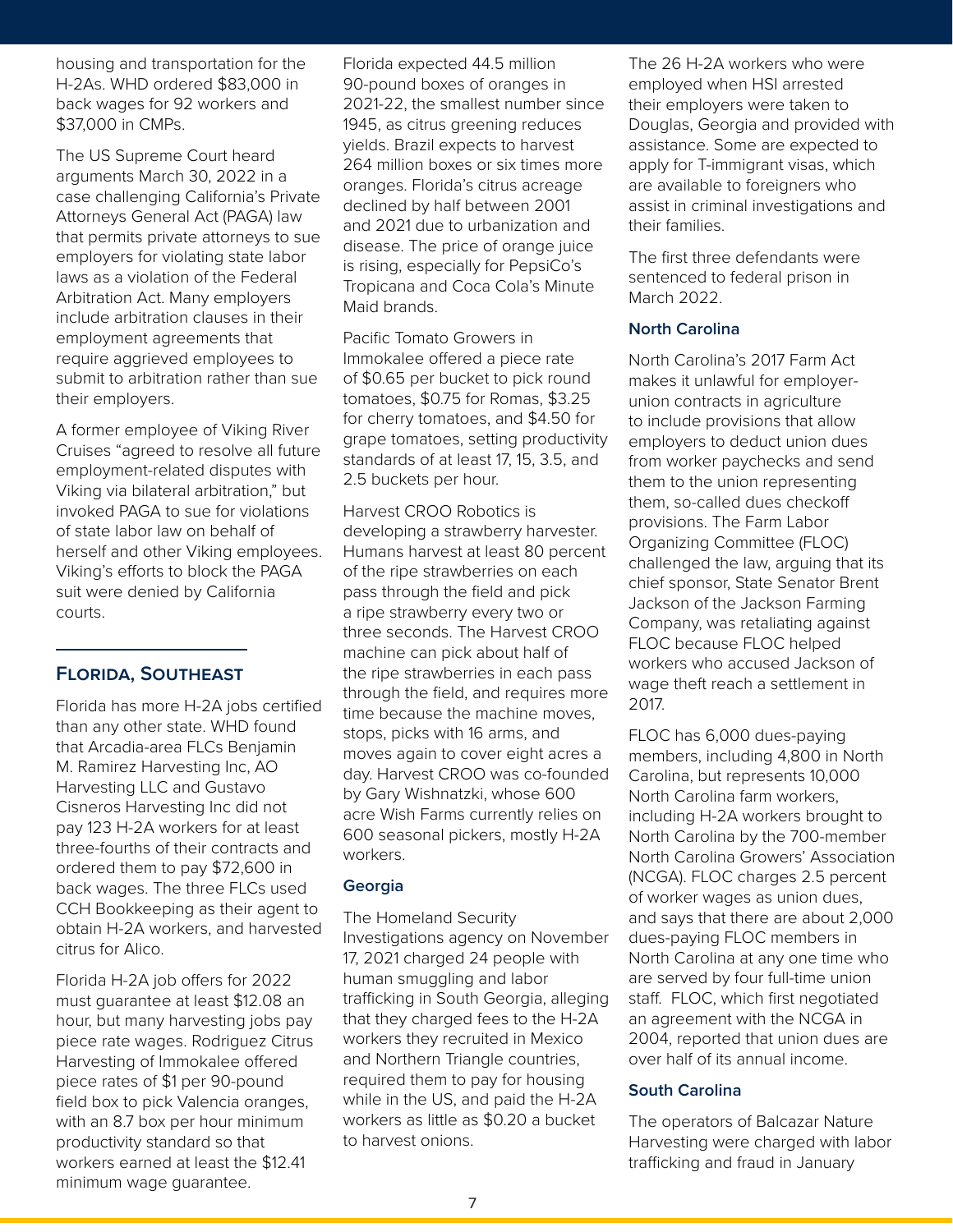2022. Balcazar allegedly forced H-2A workers to work excessive hours and threatened to deport those who did not work hard enough or produce enough.

DOL's Wage and Hour Division completed 300 investigations in the southeastern states in 2021 and found violations on 240 or 80 percent of the farms investigated. DOL ordered the payment of \$1.9 million in back wages to 4,000 employees, an average \$475, and assessed \$1.7 million in civil money penalties.

#### **Midwest, Northeast, Northwest**

#### **Maine**

Maine's governor vetoed LD 1711 in January 2022, a bill that would have allowed farm workers on farms with five or more employees to unionize, citing its "complicated provisions on mediation and arbitration." The legislature did not override the veto.

Forestry and logging employment averages 2,000 in Maine, and includes at least a dozen H-2A drivers who haul lumber within Maine and to Canada. A third of the logging jobs are in Aroostook County bordering Canada.

Canadian workers have long been involved in Maine forestry as H-2A workers, but a 2010 state law restricted the movement of workers and equipment from Canada to Maine under the H-2A program and reduced the number of H-2A workers from over 600 before 2009 to less than 100 in 2021. In response, some Canadian firms allegedly established US subsidiaries and used these subsidiaries to apply for H-2A visas for Canadian workers.

#### **New York**

The Farm Laborer Wage Board recommended that the state

ed Commissioner of Labor phase and Resource Economics entropied and Resource Economics essive in overtime pay by reducing the workers in cities who earn more<br>
eport current 60 hours a week threshold have higher living costs.<br>
ARE UPDATE:<br>
ARE UPDATE:<br>
Texas<br>
the Board's recommendation, the DOI ordered Blaine in overtime pay by reducing the current 60 hours a week threshold before overtime wages are paid to 40 hours a week by 2032. Under the Board's recommendation, the overtime threshold would be 56 hours after January 1, 2024, 52 hours in 2026, 48 hours in 2028, 44 hours in 2030, and 40 hours in 2032.

> Indigenous Purepecha from the 10,000-resident village of Comachuen in the highlands of Michoacán who are employed as H-2A workers on New York farms remit an average \$7,500 a year, which sustains their families in an area that is transitioning from forestry to avocado orchards.

#### **Virginia**

DOL's WHD assessed Reyes Nature Greens LLC \$20,000 in back wages and \$36,000 in CMPs for failing to pay the AEWR for all hours worked, failing to pay for at least threefourths of the hours promised, and failing to provide adequate housing and transportation to H-2A workers.

#### **Illinois**

Chicago, a city of 2.75 million, had over 800 murders in 2021, the most in decades. Efforts to spur development in the southern and western sides of the city include raising the minimum wage to \$15 an hour. Mayor Lori Lightfoot, who is seeking re-election in 2022, has clashed with police and teachers' unions.

#### **Tennessee**

As more people work remotely, lower cost of living areas such as Jackson County halfway between Nashville and Knoxville are benefitting from rising populations, home values and taxes. Median home prices are less than \$250,000 and median rents less than \$600 a month. Workers who earn prevailing wages from local

employers may be better off than workers in cities who earn more but have higher living costs.

#### **Texas**

DOL ordered Blaine Larsen Farms of Dalhart to pay \$1.3 million to 500 H-2A workers who worked more than 40 hours a week in Larsen's potato packing warehouses. DHS in July 2020 alleged that a Larsen Farms manager required H-2A workers to pay him up to \$1,500 for their jobs.

One of Larsen's H-2A employees died of covid in July 2020. The family filed a wrongful death suit, and in February 2022 a federal court ruled that the death was work related, making workers compensation the exclusive remedy for the worker's death.

Operation Lone Star is a state program created in 2021 to use state and local police to partner with the owners of borderland ranches and arrest migrants who cross their land for trespassing. As of January 2022, two of the 32 border counties were participating, and 2,500 male migrants had been charged with trespassing; women and children who are intercepted are turned over to federal CBP agents.

Retired judges in Kinney County who released migrants pending trial were replaced by judges who agreed to keep migrants in prison until they agree to plead guilty, are turned over to CBP, and then returned to Mexico. Convictions for trespassing may make it harder for migrants to obtain immigration benefits in the future.

# **Idaho**

Potato farm Jorgensen Management of Bancroft in February 2022 was ordered to pay \$159,000 to 69 US workers who were paid less than H-2A workers and to H-2A workers who were not paid for three-fourths of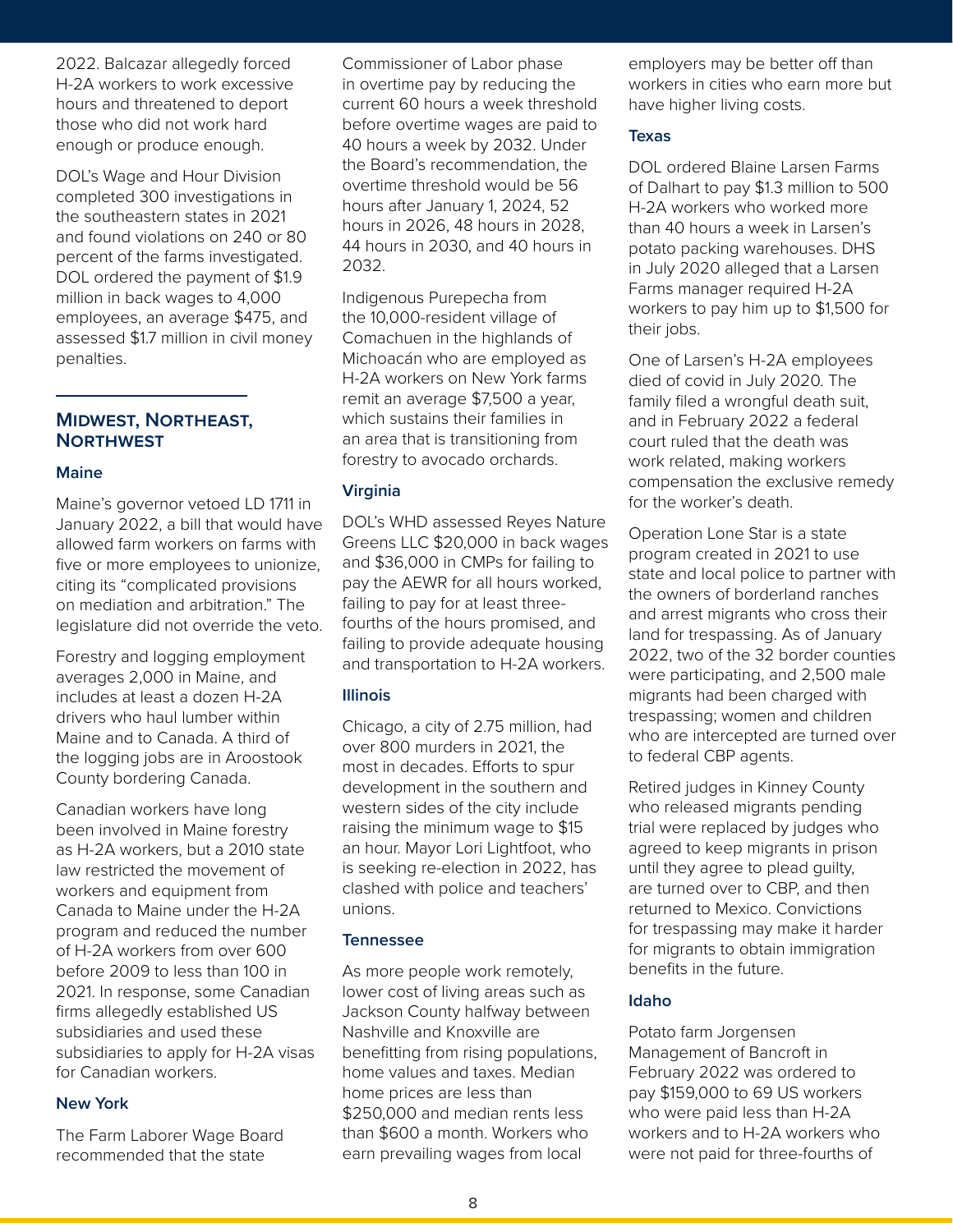their contract values. WHD said that its 1,000 US farm employer investigations in FY21 recovered \$8 million in back wages for 10,000 farm workers and resulted in \$7 million in civil money penalties.

Idaho's dairy industry is expanding. In 2020, some 280 dairies with an average 7,300 employees were reported to the QCEW, an average 26 for each dairy that had an average 2,000 to 2,500 cows. Idaho has about 650,000 dairy cows and, using robotics and other technology, the cow-worker ratio is often 100 or more. Average weekly wages in dairy farming were \$750 in 2020, up 22 percent from \$615 in 2015.

#### **Nevada**

The state's population has changed over the past several decades, becoming over 30 percent Hispanic. Nevada's US senators are Democrats who are not well known among working-class Hispanics, many of whom prefer to work and risk covid rather than remain in lockdown and seek government assistance.

#### **Oregon**

HB-4002, approved by the Legislature in March 2022, would phase in overtime for farm workers over five years; overtime pay would be required after 55 hours a week in 2023 and 2024, 48 hours in 2025 and 2026, and 40 hours a week beginning in 2027. HB-4002 creates a \$100 million Agricultural Worker Overtime Account to provide tax credits to farmers for up to 60 percent of their overtime costs for several years.

If signed into law, the state's Employment Department would study the economic impacts of the overtime requirements and periodically report to lawmakers, who must decide whether to revise the tax credit system. HB 2358, which would have phased in 8/40

and and Agricultural and Resource Economics over three years, was not and all the seconomics over the seconomic enacted in 2021.

#### **Washington**

Workers employed more than 55 hours a week must receive overtime pay for extra hours in 2022 and be paid on an 8/40 overtime basis beginning in 2024. Washington's minimum wage is \$14.49 an hour in 2022, and salaried managers who earn at least \$1,014 a week can be exempt from overtime pay requirements.

Workers employed by RoozenGaarde Flowers and Bulbs' Washington Bulb Company went on strike in March 2022 just before the monthlong April Skagit Valley Tulip Festival in support of demands for higher wages and improved sick leave. RoozenGaarde agreed to discuss the worker's demands, but refused to sign a union contract.

Spokane in eastern Washington is growing rapidly, adding residents who are moving from higher-cost areas and seeking larger houses for less money. Home prices doubled over the past decade to over \$400,000, half of price of typical Seattle homes.

#### **Alaska**

The state budget of \$6 billion a year was swelled in 2022 by oil prices above \$100 a barrel. Lower oil prices since 2013 drained what had been a \$20 billion rainy day fund to \$1 billion. Higher oil prices in 2022 prompted a debate over how much to replenish the fund and how much to spend now. The governor wants to double 2021's APF dividend of \$1,114.

# **UFW; Unions**

loyer enacted in 2021.<br>
Wered **Washington**<br>
in \$7 Workers employed more than 55 and the United Farm Workers had<br>
in \$7 workers employed more than 55 and the proof than 7,000 mellies. The United Farm Workers had 33 contracts in August 2021 and reported fewer than 7,000 members to DOL. The UFW collects three percent of worker wages in dues, receives state subsidies for its RFK health plan, and has a JDLC pension plan with too few assets to pay promised benefits.

> The UFW helps farm workers by winning new protections and benefits for them in the state legislature, citing overtime pay and more protections from covid and pesticides. Governor Gavin Newsom vetoed a bill in 2021 that would have permitted mail ballots collected over a year rather than secret-ballot in-person elections to determine whether farm workers wanted to be represented by a union.

The alternative election proposal was re-introduced in March 2022 as AB 2183. It would give unions up to a year to collect signed cards from a majority of employees, after which they could ask the ALRB to certify the union as the bargaining representative of a farm's workers when employment is at least 50 percent of peak employment for the current calendar year. AB 2183 would give the ALRB the power to assess money penalties of \$10,000 a day on employers who fail to provide employee lists within 48 hours.

If an employer commits an unfair labor practice or engages in unfair labor practice while the union is trying to collect signed cards, the ALRB may certify the union as the bargaining representative as the remedy for the ULP. Similarly, any employer disciplinary actions against employees during the yearlong ballot campaign are presumed to be retaliatory for the union's efforts to secure signature.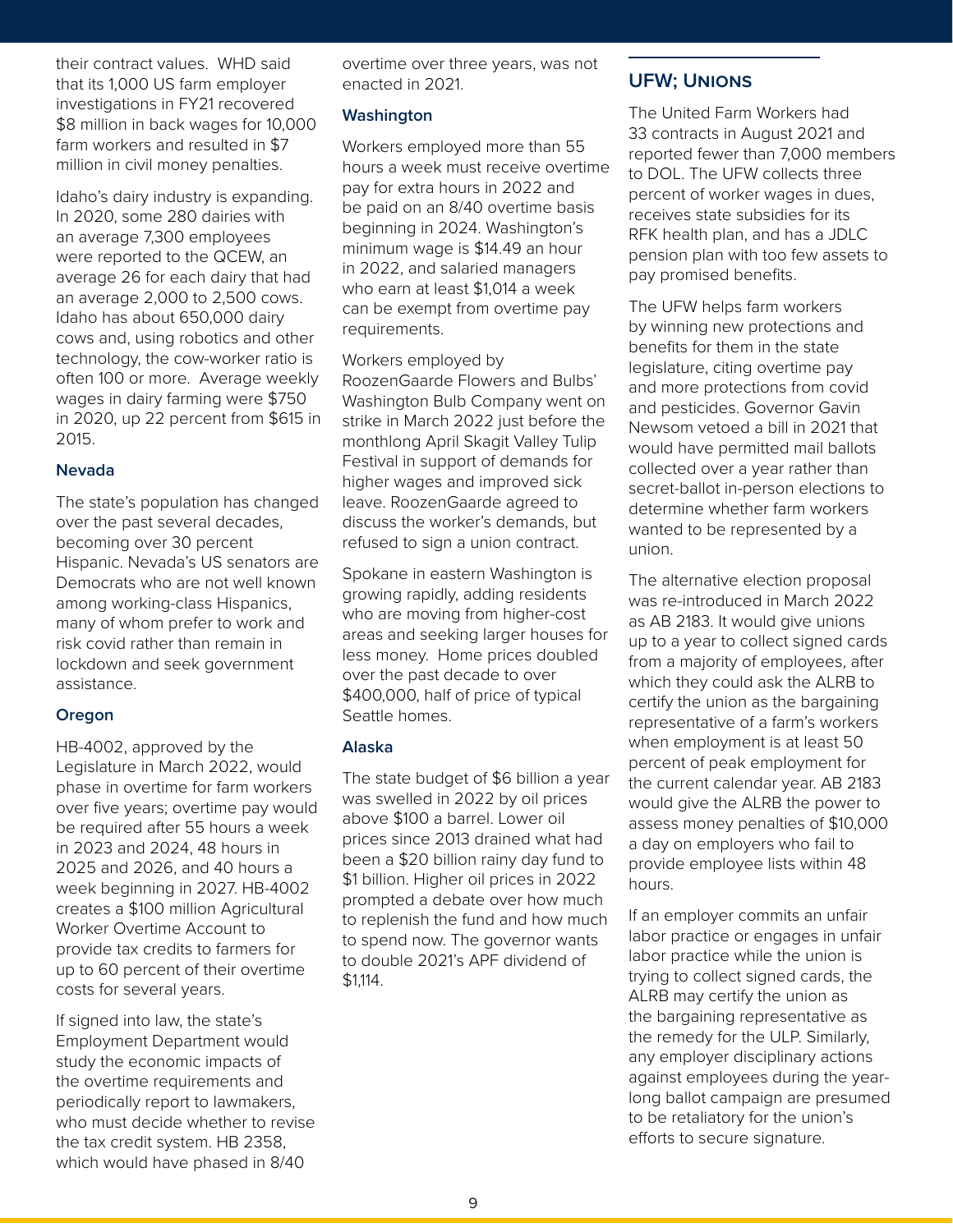Teresa Romero, who became UFW president in December 2018, expressed disappointment that Newsom refused to meet UFW leaders on March 31, 2022, Cesar Chavez Day, prompting UFW rallies in support of AB 2183 around the state. There was one request for a union election in 2021, on a cannabis farm.

### **Unions**

There were 16 major US work stoppages, each involving 1,000 or more workers, that began in 2021. They involved almost 81,000 workers, most in health and education services. The number of major work stoppages peaked at 470 in 1952 and reached a low of five in 2009.

Starbucks has 230,000 employees in 9,000 company-owned US stores. Two stores in Buffalo became the first corporateowned stores to vote for union representation in December 2021, followed by one in Mesa, Arizona in February 2022 and another in Seattle in March 2022. Workers at another 100 Starbucks have filed for union elections in an effort led by Workers United, an affiliate of the Service Employees International Union.

Starbucks said that all US employees or partners of its corporate-owned stores will earn at least \$17 an hour by mid-2022. Starbucks wants union votes to be held at all corporate-owned stores in one area rather than store-bystore. Some of the employees of the 6,500 Starbucks franchised stores are represented by unions.

The 6,100 employees of the Amazon warehouse in Bessemer, Alabama re-voted by mail in February-March 2022 on whether they want to be represented by a union. Workers voted 1,798-738 against the Retail, Wholesale and Department Store

Lagricultural and Resource Economics<br>
Union in February-March 2021, The Association of Ame Formula and appeared to be rejecting that<br>
that unionization again. However, the American Federation of Teach<br>
UFW 8,300 employees of Amazon March 2022 announced a mer<br>
P. Cesar JFK8's warehouse on Staten to create a 316,0 and appeared to be rejecting unionization again. However, the 8,300 employees of Amazon JFK8's warehouse on Staten Island became the first Amazon warehouse workers to be represented by a union when they voted 2,654 to 2,131 in March 2022 for the Amazon Labor Union.

> Amazon opposes unions at its warehouses, which often employ over 5,000 workers. Amazon emphasizes that its warehouse workers earn more than similar workers elsewhere and have benefits such as health insurance. In captive audience meetings before union votes, Amazon supervisors emphasize that some of these benefits could disappear in a union contract. The 1.3 million member Teamsters union has promised to organize workers at Amazon warehouses.

> Some union activists hope that tight labor markets motivated by government assistance and fears of covid will prompt more workers to vote for union representation. They want government action to break up the large firms that can muster resources to oppose unions and larger penalties for employers who violate worker rights. However, without enactment of the Protecting the Right to Organize Act (PRO), many activists are pessimistic that the 2020s will witness a resurgence of private-sector unions.

> California extended collective bargaining rights to public employees in 1975, and voters in 1978 approved Prop 13 to limit property taxes to one percent of the value of homes and businesses. As a result, the state government provided most of local education funding. Public sector unions found it advantageous to have supporters in the Legislature, and California has one of the country's most pro-union state legislatures.

The Association of American University Professors and the American Federation of Teachers in March 2022 announced a merger to create a 316,000-member union representing employees in higher education. Declining enrollment is prompting many institutions to reduce costs by hiring more instructors and fewer tenured faculty. Bills in several states, including Iowa and South Carolina, would abolish tenure at state universities.

# **Immigration**

# **Foreign-born, Immigration**

There were a record 46.6 million foreign-born US residents at the end of 2022, making 14.2 percent of US residents immigrants, plus 17 million children under 18 who were born to immigrants in the US. Some 14.8 percent of US residents were foreign born in 1890 and 14.7 percent were immigrants in 1910.

The stock of immigrants declined in 2020 and rose in 2021. Mexicans, other Latin Americans, and Asians are each about a quarter of the foreign-born. The US population rose by 244,000 in 2021 due to net immigration, higher than the 148,000 increase due to natural increase (births minus deaths).

A quarter of foreign-born residents are unauthorized. Almost three million unauthorized foreigners were legalized in 1987-88. During legalization, more unauthorized foreigners arrived, so the US had three million unauthorized foreigners in 1990. The number of unauthorized foreigners quadrupled to 12 million in 2007 before stabilizing at 11 million over the past decade.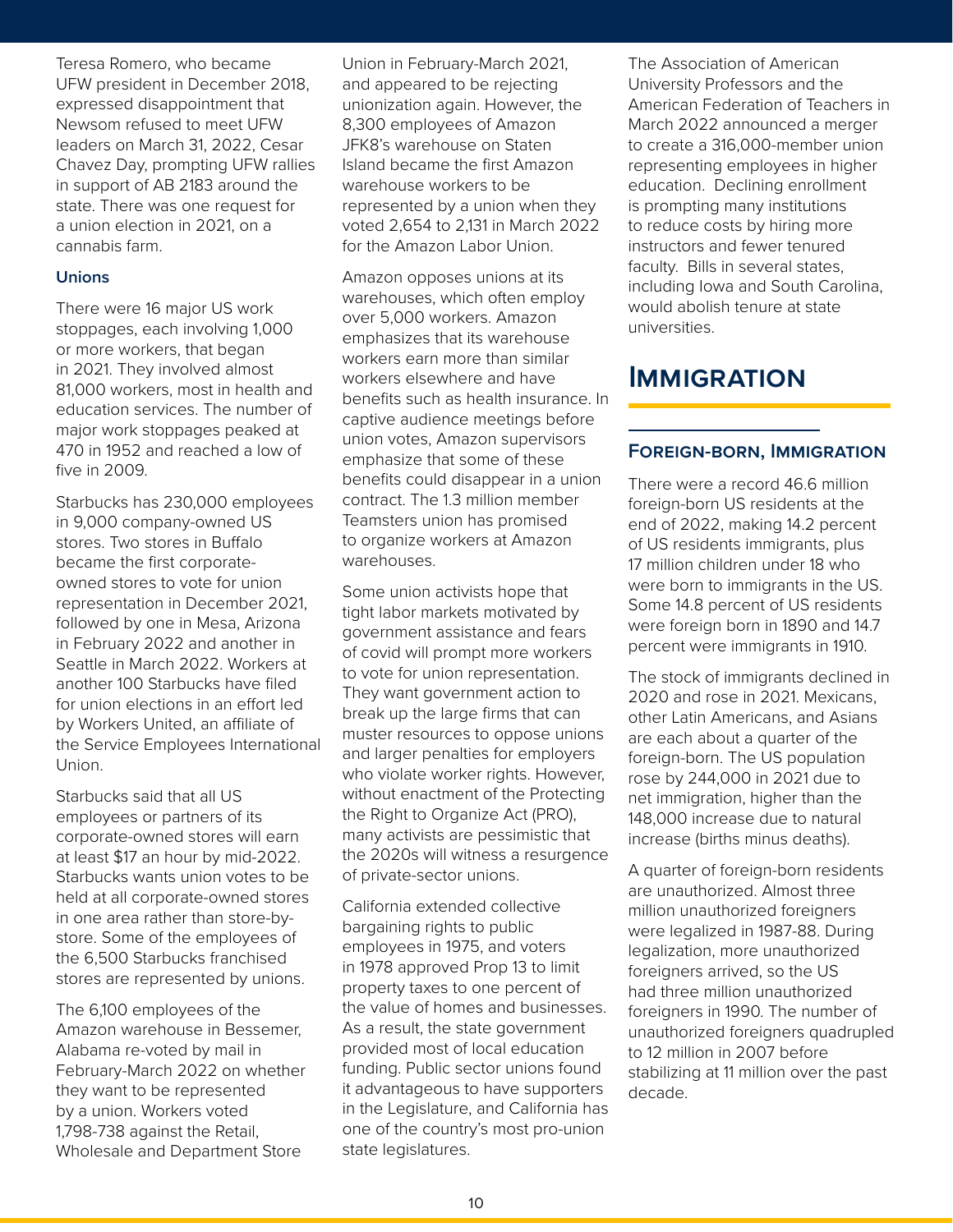#### **Legislation**

After three attempts to include some form of legalization for unauthorized foreigners in the Senate version of the Build Back Better Act (HR 5376), Democrats pivoted to voting rights legislation and once again failed to find sufficient support for new legislation. Some wanted to expand voting rights by mandating automatic voter registration and early voting, while others joined Republicans and focused on revising the Electoral Count Act of 1887 to clarify procedures after elections occur.

Several Senate Democrats refused to support ending the filibuster, dimming prospects for action on immigration reform, voting rights, and the expansion of federal government social welfare benefits. Prospects for many other 2020 Democratic priorities faded, including doubling the minimum wage, making it easier to unionize workplaces, and cancelling student debt.

President Biden began his second year in office with his legislative agenda stalled in Congress, the highest inflation in four decades, and pandemic fatigue. Two-thirds of US adults are fully vaccinated, and the US Supreme Court in January 2022 rejected an OSHA regulation that would require private employers of 100 or more workers to mandate vaccinations.

Some said that Biden's first year was perceived as unsuccessful because he focused on the priorities of college-educated Democratic activists rather than the priorities of most Americans. They say that Americans want action on their immediate concerns such as covid and inflation rather than an expanded social safety net and action on climate change that benefits future generations.

extending and and Resource Tennis<br>
Conservative Democrats urged and anore often in public. Further **ARE UPDATE**  a repeal of the 2017 Trump tax cuts, and urged that the resulting government revenue be used to reduce government debt and to fund one Democratic priority such as lowering the cost of prescription drugs.

#### **Crime**

The US has five percent of the world's people and 20 percent of the world's prison inmates. The US has the world's highest incarceration rate: 630 of each 100,000 residents, some 2.2 million people, were incarcerated in 2020, almost five times the global average rate of 140 inmates per 100,000 residents.

The US incarceration rate increased in the 1980s and 1990s, rising from about 110 per 100,000 between 1925 and 1975. There are believed to be about 11 million prison inmates worldwide, over 90 percent men.

Almost half of federal and state prison inmates were sentenced for drug-related crimes. The average cost of a prisoner ranges from a low of \$20,000 per year in the southern states to over \$50,000 a year in northeastern states. There are many explanations for the high US incarceration rate, including the war on drugs, the availability of guns, poverty, and the fact that many state judges and prosecutors are elected and fear being tagged as soft-oncrime.

US murder rates spiked in 2021. Reasons for the drop from almost 10 homicides per 100,000 US residents in 1990 to less than five between 2010 and 2014 range from more police to easier access to abortion. Homicide rates began to rise recently, and the spike to seven per 100,000 in 2021 has been attributed to covid that curbed access to in-person violence prevention services, less aggressive policing, and more guns carried

more often in public. Fund-thepolice has replaced defund the police; some argue that intelligent policing focused on hot spots where crimes occur and on repeat offenders would do most to reduce crime.

# **DHS: CBP, ICE, USCIS**

#### **Border**

The Customs and Border Protection agency encountered 1.9 million unauthorized foreigners in calendar year 2021, including 178,000 in December 2021, exceeding the previous record of 1.6 million in calendar year 2000. Over 1.7 million foreigners were encountered by the CBP in FY21, including a record 213,000 in July 2021.

The CBP has since March 2020 returned most solo adults intercepted just inside the US border to Mexico under Title 42 of the Public Health Act, which allows turnarounds to keep covid out of the US; some 1.7 million foreigners were expelled under Title 42 in two years. The DC Court of Appeals in March 2022 ruled that CBP must first determine that any families it expels back to Mexico under Title 42 will not face persecution or torture, prompting CBP to allow more families to apply for asylum and remain in the US until their case is resolved.

The CDC plans to end Title 42 in May 2022, which is expected to produce a wave of up to 20,000 migrants a day who apply for asylum, including thousands of Haitians who stopped entering the US after some were removed to Haiti. A \$10 billion bill to fight covid was delayed as Republicans and some Democrats insisted that Title 42 not be repealed when appropriately more money to fight covid.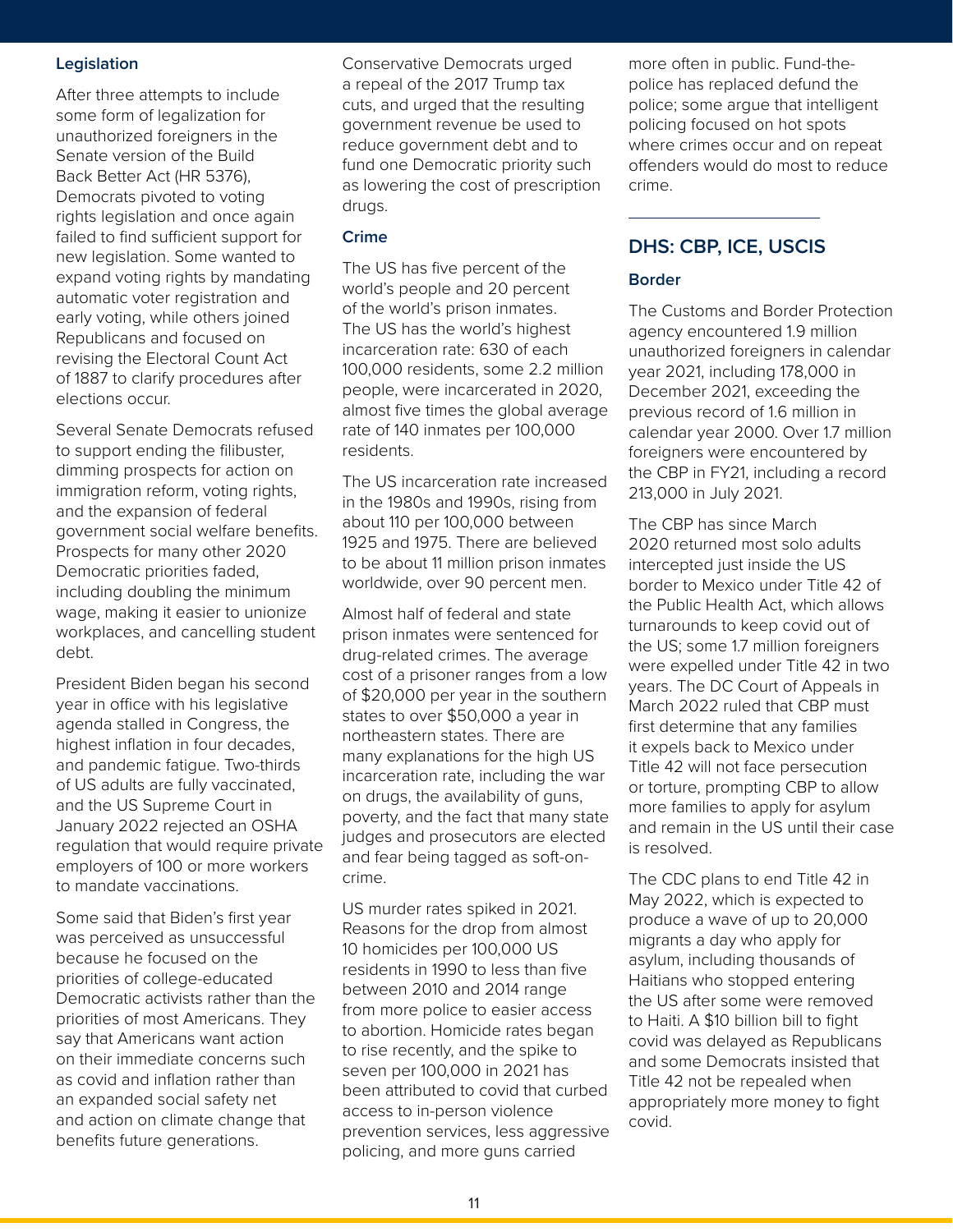Smugglers have been telling foreigners in Mexico that President Biden has relaxed enforcement. CBP encountered over 200,000 foreigners just inside the US border with Mexico in March 2022, an average of 7,000 a day, and almost 900,000 in the first six months of FY22; 45 percent of those encountered in March 2022 were Mexicans.

Over 400,000 of the foreigners encountered by CBP were allowed into the US in 2021, including a quarter who were given notices to register with ICE within 60 days of reaching their US destination. Many of these foreigners failed to register with ICE. Once registered by CBP or ICE, foreigners who have applied for asylum may obtain work permits, SSNs, and driver's licenses in most states.

CBP in March 2022 announced that it would vaccinate unauthorized foreigners encountered just inside the US border, and seek to remove solo adults who refuse vaccination. Families that apple for asylum and refuse to be vaccinated can be released with monitoring devices.

Under the 1997 Flores settlement and subsequent amendments, foreign children under 18 cannot be held by CBP for more than 72 hours. Those encountered are turned over to HHS's Office of Refugee Resettlement, which tries to place them with parents or relatives in the US or sends them to juvenile care facilities pending the outcome of their immigration proceedings.

Almost 108,000 foreign children were released to foreign sponsors in FY21, up from 73,000 in FY19. A third of these foreign children are age 17, and half are from Guatemala.

Many Central Americans and other migrants are intercepted in the southern Mexican city of Tapachula, where they apply for asylum so that they can travel through Mexico

to the US border. Over 131,000 and recent entries. Title President foreigners applied for asylum<br>
in Mexico in 2021, including 40 mexico rather admitting them a<br>
0,000 percent Haitians. Over two-thirds later deporting them.<br>
JS border of the asylum applications are filed<br>
2, an foreigners applied for asylum in Mexico in 2021, including 40 percent Haitians. Over two-thirds of the asylum applications are filed in Tapachula, prompting protests in February 2022 from migrants who said they had to wait months for decisions on their applications.

> President Trump built 450 miles of new barriers on the Mexico-US border, most on public land in Arizona and New Mexico, using \$15 billion that was appropriated by Congress and other funds taken from the military budget. President Biden stopped construction of the border wall, and in spring 2022 faced decisions on what to do with the partially built wall. Most migrants enter the US illegally via private land along the Rio Grande River in Texas.

> A wooden freighter carried 356 mostly young Haitian men to the Florida Keys in March 2022, running aground near the shore. Most Haitians try to enter the US via Mexico, but more may try to reach the US via the sea route. In January 2022, a boat with 40 migrants left Bimini, a chain of small islands in the Bahamas that is the closest to Florida, and capsized with one survivor. People on boats that are intercepted at sea by the US Coast Guard are returned to Haiti.

# **ICE**

The Immigration and Customs Enforcement agency enforces immigration laws inside the US and detains foreigners who are awaiting deportation. ICE has over 20,000 employees and an annual budget of over \$20 billion.

ICE deported 59,000 foreigners in FY21, down from 186,000 in FY21. The sharp drop in deportations reflects the changing priorities of the Biden administration, which shifted the agency's focus to foreigners convicted of US crimes

and recent entries. Title 42 allows the US to return foreigners to Mexico rather admitting them and later deporting them.

ICE detained an average 19,000 foreigners in FY21, a new low, and planned for 25,000 detention beds in 2022-23, down from the current 34,000. ICE says that its new priorities are quality over quantity, that is, focusing on the worst offenders and releasing other foreigners with monitoring devices. Critics say that Biden is pandering to those who want to halt deportations.

The US Supreme Court heard arguments in April 2022 over the Migrant Protection Protocols or Remain in Mexico program, which since 2019 has required non-Mexican asylum seekers who arrive at the Mexico-US border to wait in Mexico for a hearing on their case. The Biden administration sought to end the program, which resulted in federal court orders to continue Remain in Mexico because of the impact on states of allowing asylum seekers into the US.

# **USCIS**

The US Citizenship and Immigration Services agency relies on paper records, some of which are stored at the Federal Records Centers in limestone caves under Kansas City that have been closed due to covid. USCIS has some 80 million paper records of foreigners seeking immigration benefits, and has difficulty finding some of them.

USCIS in February 2022 announced a new "public charge" regulation to clarify that foreigners who receive means-tested federal health, food, and housing benefits would still be able to obtain immigrant visas. By interpreting public charge narrowly as being dependent on federal cash assistance, more foreigners who are eligible for other safety net benefits may access them.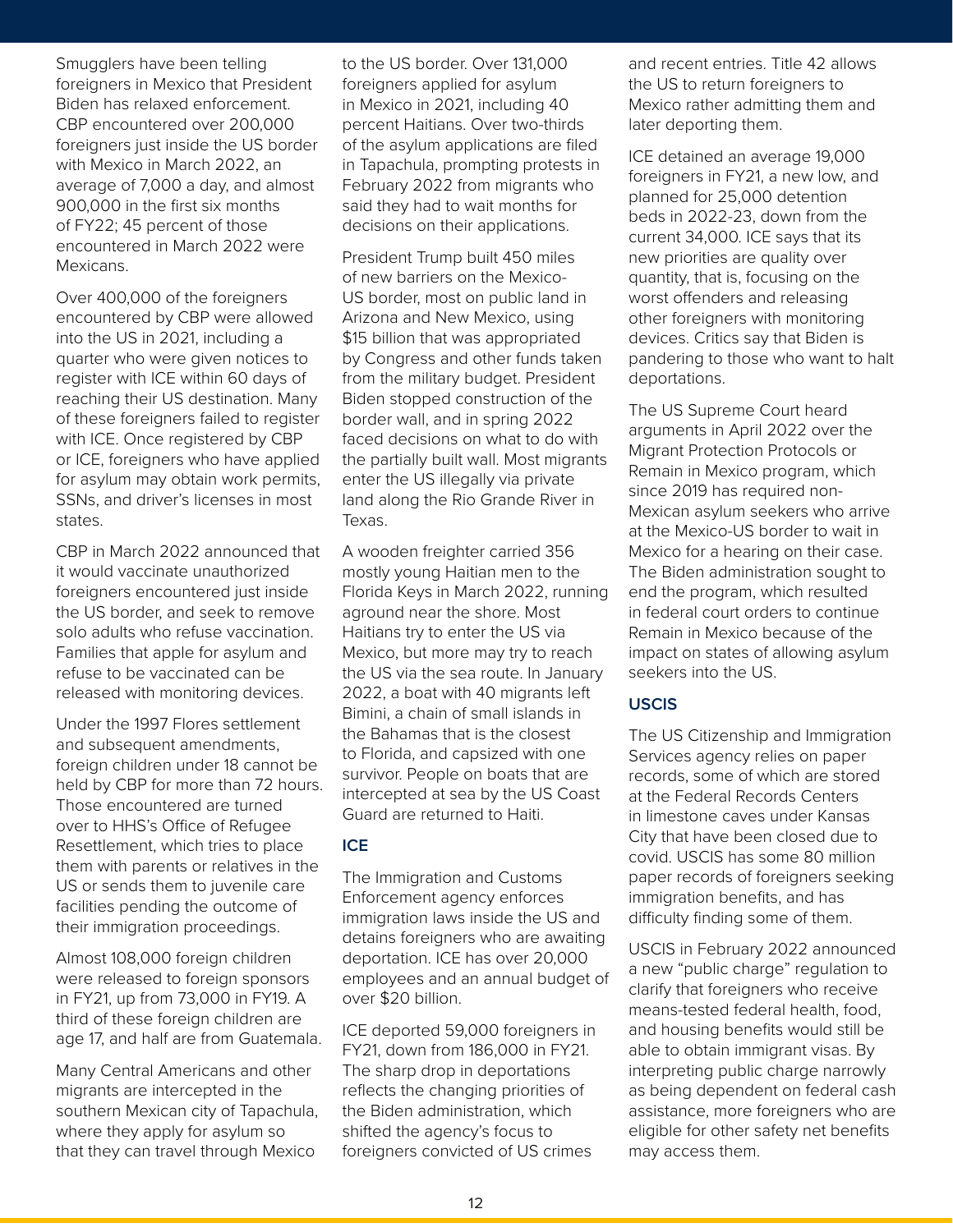USCIS in March 2022 proposed that USCIS asylum officers rather than DOJ immigration judges decide some asylum applications, reducing the time from application to decision from five years to six months. There are 670,000 pending asylum applications among the 1.7 million cases pending in immigration courts.

USCIS will hire and train more asylum officers to deal with migrants who tell the CBP officers they encounter that they have a credible fear of returning to their country of citizenship. Some migrant advocates fear that USCIS asylum officers will not give asylum applicants full due process.

The US airlifted 80,000 Afghans from the country in August 2021, and 76,000 were in the US in winter 2022. Another 40,000 Afghans inside Afghanistan and in neighboring countries have applied to enter the US on humanitarian parole, which provides a path for about 500 foreigners a year to enter the US without a visa. The US is giving priority to those eligible for Special Immigrant Visas because they worked directly for the US government and those who have a US citizen child or parent to sponsor them.

# **H-2A Guest Workers**

The H-2A program allows farmers who anticipate labor shortages to be certified by DOL to recruit and employ H-2A workers to fill seasonal jobs that last up to 10 months. There is no cap on the number of H-2A workers, and about 10,000 US farm employers were certified to fill 317,000 seasonal farm jobs with H-2As in FY21.

The number of jobs certified has been increasing, tripling over the past decade. About 80 percent of H-2A jobs certified result in the issuance of H-2A visas; some

Agricultural and Resource Economics 258,000 H-2A visas were issued er than to foreigners in FY21. Over 99<br>
ecide percent of H-2A visas went to DOL issued proposed regulati<br>
reducing citizens of four countries: Mexico, December 1, 2021 that would<br>
replace the current system of the current to foreigners in FY21. Over 99 percent of H-2A visas went to citizens of four countries: Mexico, 93 percent; South Africa, three percent; Jamaica, two percent; and Guatemala, one percent.

> Over half of H-2A jobs are in five states: California, Florida, Georgia, North Carolina and Washington. The share of H-2A jobs in these five states rose from 34 percent in 2007 to 52 percent in 2021 due to the growth in each state and especially in California and Washington.

#### **Recruitment**

H-2A regulations require employers to pay all worker expenses, including the cost of the H-2A visa and the cost of travel from US consulates to and from US workplaces. Regulations prohibit US employers or their agents in migrant-sending countries from charging workers for US jobs that may pay 10 to 20 times more than the workers could earn at home.

There are more workers who want H-2A visas than there are H-2A jobs, so some workers pay recruiters for jobs. A survey of over 400 workers in Mexico conducted via mobile phones over eight months in 2020-21 found that many felt unable to leave their farm jobs, had to pay their own travel costs to return home, or had to cover some of their expenses while traveling to their farm jobs. Migrants wanted freedom from threats at workplaces away from home and guarantees of no unexpected expenses.

Cierto Global is one of the few recruiters certified by the Mexican government. Cierto relies on community groups to recruit workers and certify that they did not pay to obtain H-2A contracts, and provides training so that the workers are productive in the US. Cierto charges \$250 per worker recruited.

#### **AEWRs**

DOL issued proposed regulations December 1, 2021 that would replace the current system of one AEWR for all H-2A workers in a state with several AEWRs per state that reflect the type of job being filled. The purpose of the change is to deal with mis-classification, as when employers call truck drivers or construction workers farm workers in order to pay them the lower AEWR wages derived from crop and livestock workers.

The current AEWR is the average hourly earnings of crop and livestock workers who were hired directly by farmers during the previous year, so that California's \$17.51 AEWR for 2022 reflects the average hourly earnings of the state's crop and livestock workers in 2021. USDA surveys 18,000 US farms in July and October, and half report employment and earnings data for the week that includes the 12th of January, April, July, and October. USDA divides earnings by hours worked to obtain average hourly earnings for 15 multistate regions and California, Florida and Hawaii.

DOL proposed that AEWRs for the 10 percent of H-2A jobs that are not covered by the USDA survey, including supervisors, drivers, and construction laborers, be the average wages determined by the Occupational Employment and Wage Statistics survey. In 2020, when the average US AEWR was \$14 an hour, the average US OEWS wage for heavy truck drivers (SOC 53-3032) was over \$23 and for construction laborers (47-2061) almost \$21. DOL proposed that workers with several different jobs, such as harvesting and driving, should be paid the highest AEWR for all their hours worked.

DOL normally accepts employer job descriptions of what H-2A workers will do. Farm employers who now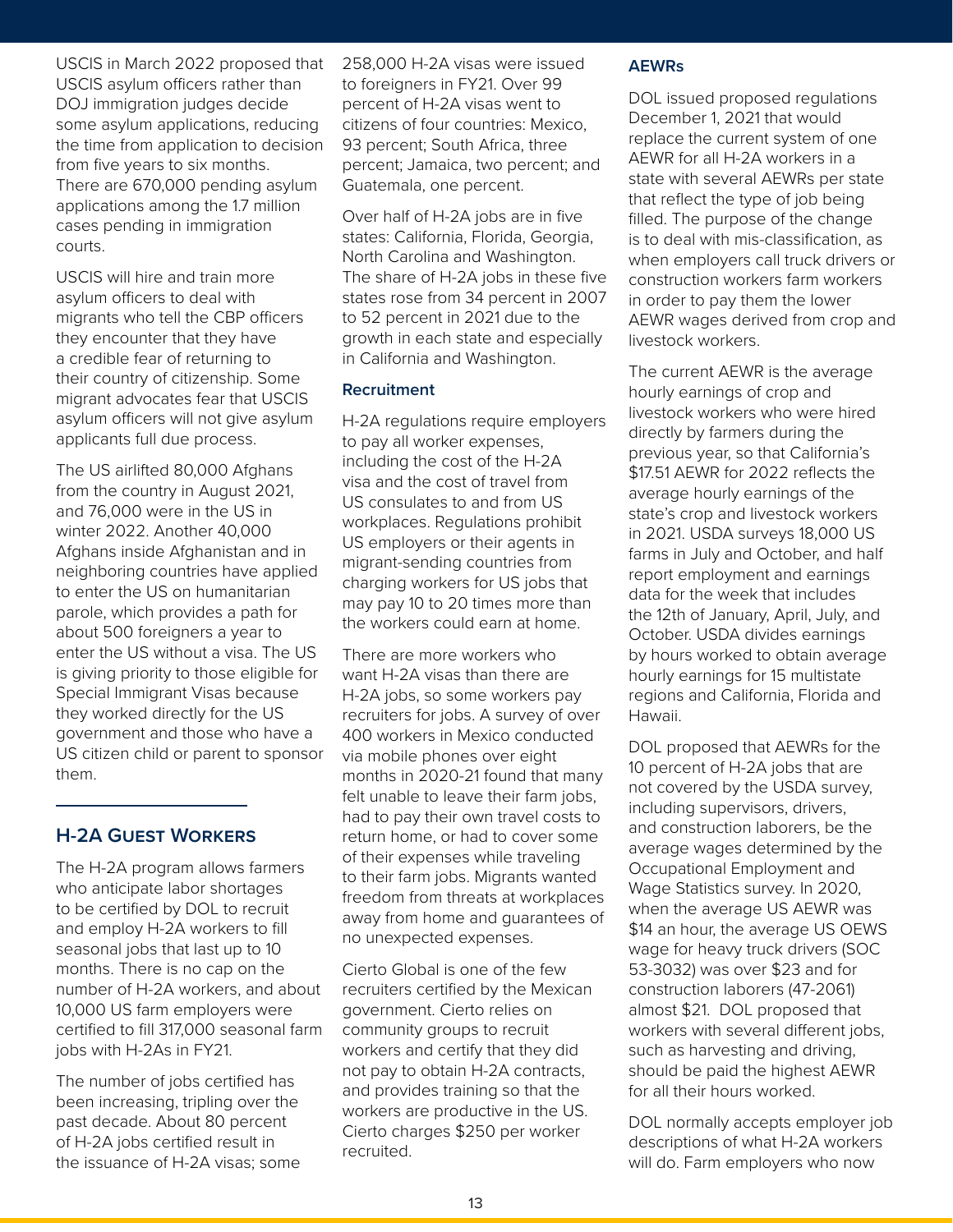employ drivers and construction laborers as crop workers would have an incentive to mis-classify their jobs as crop workers in order to pay lower wages.

The House approved the Farm Workforce Modernization Act (HR 1603) and the Dream and Promise Act (HR 6) in 2021, but the Senate did not act on these bills.

DHS in March 2022 announced that it would make an additional 35,000 H-2B visas available in addition to the 33,000 available for the April-September 2022 period, with twothirds for returning H-2B workers and a third set aside for citizens of Northern Triangle countries and Haiti. There are 66,000 H-2B visas available each year, 33,000 for each six month period. In FY21, DHS added 20,000 H-2B visas to the 33,000 available each six months.

# **Canada, Mexico**

#### **Canada**

Truckers protesting a government requirement that everyone entering Canada be vaccinated occupied downtown Ottawa in February 2022 and closed the Ambassador Bridge that links Detroit and Windsor and carries Canada-US trade worth \$300 million a day. As auto assembly plants closed, PM Justin Trudeau declared a national emergency that allowed police to seize the trucks used to block traffic.

Analysts attributed the protests to covid fatigue and Trudeau government policies that make life difficult for the unvaccinated. The Canadian truckers, some of whom said they wanted a restoration of their pre-covid individual freedoms, inspired similar protests against covid-related mandates in Europe.

The Toronto metro area of nine million residents has the third most tech workers in North America, after

on Silicon Valley and New York City, The Silicon Valley and New York City, The Side of Mexican oil ex Nould due to the high concentration of gasoline imports and to restore<br>
In order liberal immigration policies.<br>
University of Toronto Professor Geoffrey Hinton is credited people. due to the high concentration of tech talent and Canada's relatively liberal immigration policies. University of Toronto Professor Geoffrey Hinton is credited with spurring a boom in artificial intelligence startups in the Toronto area that is sustained by lower salaries, an average \$90,000 in Toronto versus \$165,000 in Silicon Valley in 2020.

> Pope Francis met with indigenous Canadians and apologized for the role of Catholics in the residential school system that aimed to assimilate native children until the 1970s. Catholics operated 70 percent of the 130 residential schools. A 2006 suit brought a settlement of C\$4.7 billion, most paid by the federal government; the Catholic Church paid C\$1.2 million of a promised C\$25 million.

#### **Mexico**

Mexico has been one of the most open countries during covid, with no vaccine or negative test requirements to support tourism, which accounts for 10 percent of GDP. CDMX or metro Mexico City with 22 million residents attracts the most tourists, followed by beach resorts on both the Pacific and the Caribbean coasts. Mexico has 65 recognized indigenous groups, including 700,000 indigenous residents of CDMX.

#### **AMLO**

President Andres Manuel López Obrador wants state-owned enterprises Pemex and CFE to produce and distribute the country's energy. Mexico currently exports oil and imports gasoline and other refined products from the US. At the behest of AMLO, Pemex is building a new \$8 billion refinery in AMLO's home state of Tabasco, bought a refinery in Houston, Texas, and is spending \$3 billion to refurbish six refineries in Mexico. AMLO's goal

is to halt Mexican oil exports and gasoline imports and to restore the luster of Pemex, which generates a third of Mexican government revenues and employs 120,000 people.

Mexico spends relatively little on health care, 5.4 percent of GDP compared to almost 20 percent in the US, and spends its public health care dollars inefficiently. Mexicans with formal jobs receive health care via IMSS for private sector workers and similar programs for public employees. The 55 percent of Mexicans with informal jobs have been served by Seguro Popular since 2003, a program funded by general tax revenues.

AMLO replaced Seguro Popular with the Institute of Health for Wellbeing, allegedly to extirpate corruption by having the finance ministry buy drugs and having the army distribute them. However, many clinics do not have needed drugs, so over 40 percent of health care spending is paid personally, the highest among OECD countries.

Three journalists were killed in January 2022, including a Tijuana journalist who had asked AMLO for protection during one of his press conferences. Over 30,000 people were killed in Mexico in 2021, most in disputes between drug gangs, but journalists are often targeted after they expose corruption, prompting the complaint "hugs for the narcos, bullets for the journalists."

The minimum wage in Mexico rose to 173 pesos (\$8.40) a day or 5,186 pesos or \$250 a month on January 1, 2022, when INEGI reported that 19 million Mexicans earned the minimum wage, 18 million earned one to two times the minimum wage, 2.3 million earned three to five times the minimum wage, and 800,000 earned more than five times the minimum wage or more than 865 pesos a day or 25,950 pesos or \$1,260 a month.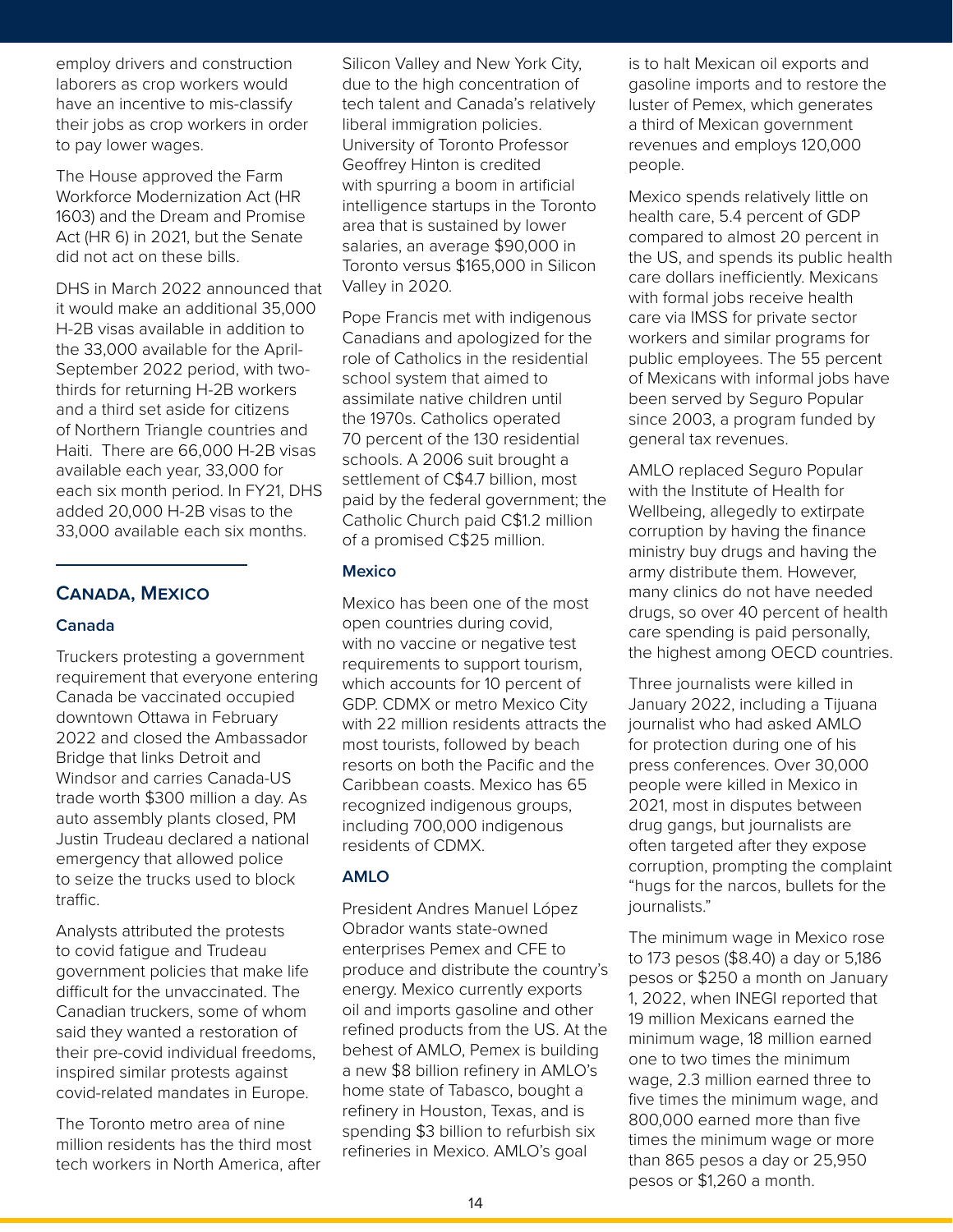INEGI reported that there were 25 million formal sector workers covered by minimum wages and 30 million worked in the informal sector.

# **Export Agriculture**

Mexico's Central Bank reported that the country's agro-industrial exports were \$44 billion in 2021, led by \$5.1 billion worth of beer, \$3 billion worth of tequila and mescal, and avocados, berries and tomatoes worth \$2.7 billion each.

The US suspended avocado imports from Mexico in February 2022 for a week after a USDA APHIS inspector was threatened near Uruapan, Michoacán after discovering a scheme to export avocados from Puebla as Michoacán avocados. USDA has 77 inspectors and 13 staff in Michoacán, where 300,000 people are involved in the production and packing of avocados.

The Mexican Association of Producers, Packers and Exporters of Avocado (APEAM), which represents 29,000 growers and 65 packinghouses, promised to create a security and investigation unit to protect USDA inspectors. Some speculated that drug cartels could interfere with tomato, bell pepper and berry exports to the US by threatening USDA inspectors unless they were paid by growers. Americans consume an average nine pounds of avocados a year.

The US banned imports of fresh avocados from Mexico between 1914 and 1997, and today allows imports only from Michoacán, where drug cartels are active. Jalisco will export fresh avocados to the US in 2022.

Michoacán and Jalisco are also centers of berry production, with both states shipping the four major berries, blackberries, blueberries, raspberries and strawberries, to the US. Exports of strawberries,

e and raspberries almost and secret ballot elections in orkers tripled from 257,000 tons in 2011 to end the practice of unions<br>es and to 754,000 tons in 2020; the value signing "protection contracts"<br>formal of these exports rose fivefold, from employers before workers are<br>\$516 tripled from 257,000 tons in 2011 to 754,000 tons in 2020; the value of these exports rose fivefold, from \$516 million to \$2.4 billion. Half of berry exports are from Jalisco, which has 10,000 hectares of the major berries.

> Driscoll's affiliated Berrymex, founded in Jocotepec in 1991, was joined by Berries Paradise in Tuxpan in 2008 to produce berries for export. Some residents complain that berry exporters lease land from local farmers, use scarce water to grow berries, and attract migrants from poorer southern Mexican states who settle in these relatively richer Mexican states.

The US is consuming more imported Mexican cucumbers as consumption rises and US production falls. Mexico is a lowcost producer of high-quality cucumbers, and Canada is a highcost producer of premium English cucumbers.

Mexico in 2015 barred persons under 18 from working for wages in agriculture. One result was only workers 18 or older on export farms, but not on farms that produce for the domestic market. A reform approved in 2022 allows workers who are 15 to 17 to work for wages in farm jobs deemed appropriate by the Ministry of Labor. Allowing some of the 2.6 million 15 to 17 year olds in counties with fewer than 15,000 residents to work for wages in agriculture can enable youth to earn wages and reduce labor shortages, but could also reduce school attendance: 73 percent of 15 year olds were in school in 2020 in counties with fewer than 15,000 residents, 65 percent of 16 year olds, and 59 percent of 17 year olds.

# **Unions**

Mexico revised its labor laws in 2019 to allow workers to elect unions to represent them in

secret ballot elections in a bid to end the practice of unions signing "protection contracts" with employers before workers are hired that benefit union leaders but not necessarily employees.

The new law was put to the test at a GM truck assembly plant in Silao in February 2022, where the Independent National Autoworkers Union won 78 percent of the vote to replace the incumbent union. A first election in April 2021 was overturned when uncounted ballots were found in the offices of the incumbent union, and an August 2021 election ended the existing contract.

Mexico's minimum wage is 173 pesos (\$8) a day in 2022. Regular workers at GM in Silao begin at \$9 a day and top out at \$23 a day. Low Mexican wages in factories reflect the government's failure to raise minimum wages significantly for many years, slow productivity growth, and protection unions that assist employers rather than workers.

# **Puerto Rico**

A federal judge approved a restructuring of \$33 billion of Puerto Rico's debt in January 2022 under a plan crafted by the Puerto Rico Oversight, Management and Economic Stability Act or Promesa (promise). The plan allows Puerto Rico to repay \$7 billion and shifts future pensions from defined benefit to defined contribution plans.

Puerto Rico had \$70 billion in bond debt and \$50 billion in unfunded pension obligations to public workers in May 2017. The bankruptcies of several public entities, including the Puerto Rico Electric Power Authority, have not yet been resolved. Puerto Rico, with 3.2 million residents in 2022, had the largest government bankruptcy in US history; Detroit in 2013 owed \$18 billion.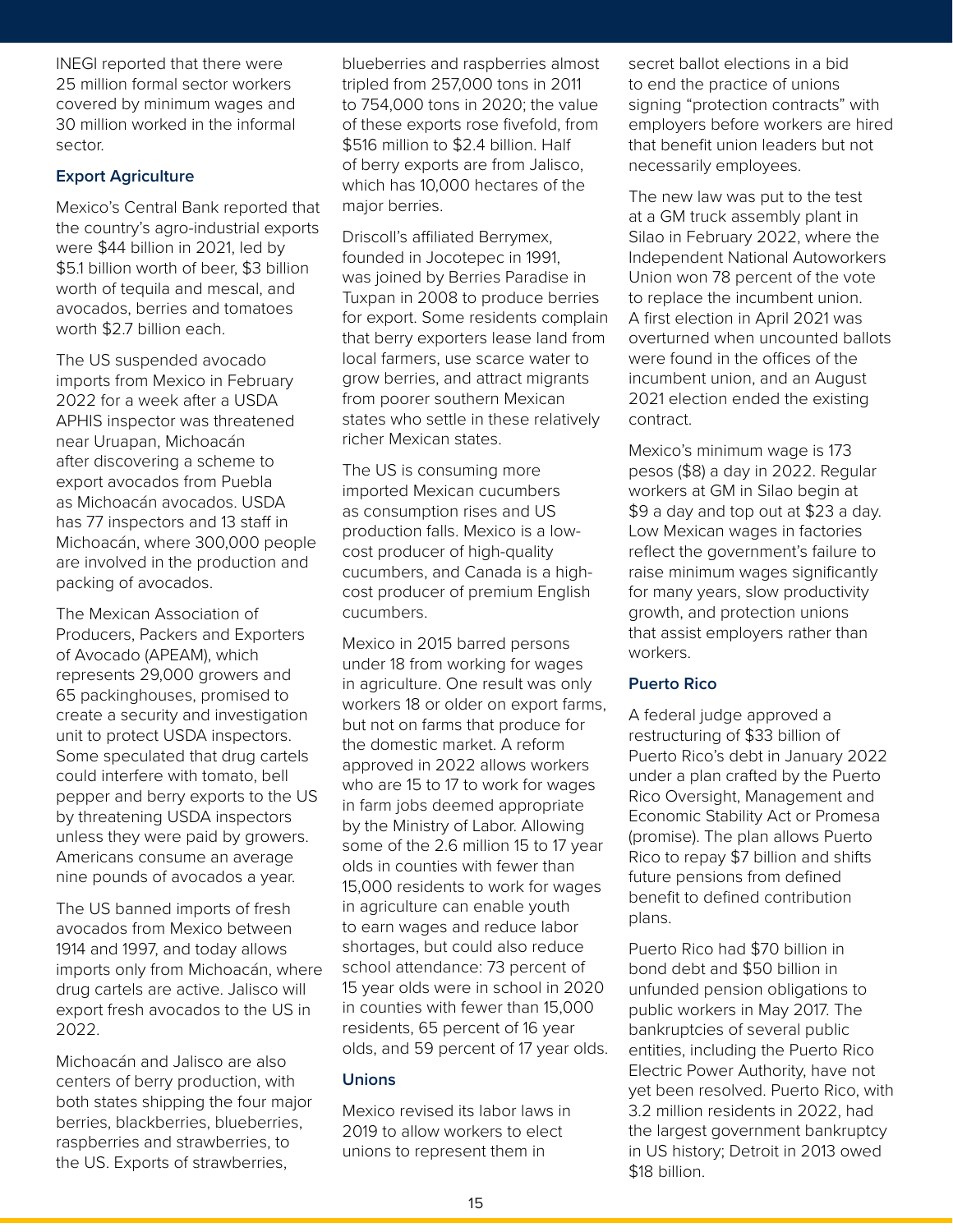Act 60, enacted in 2012 and revised in 2019, gives tax breaks to "resident investors," defined as newcomers who have not lived in Puerto Rico for the previous 10 years; they can be exempt from capital gains tax and pay a four percent corporate tax rate. Puerto Rico's population fell by 12 percent between 2010 and 2020, and the tax breaks aim to draw people to Puerto Rico and create jobs in construction.

St Barts, a French island collectivité of 10,000, is the winter playground of the rich and famous. The Rockefellers and the Rothschilds built hilltop mansions in the 1950s, the entire island was electrified in the 1980s, and today there is a construction boom. Even though 60 percent of St Barts is deemed unbuildable and off limits to developers, a local joke is that the green American dollar can generate building permits, making the official bird the construction crane.

Plans to build the new 50-room hotel L'Etoile next to the Eden Rock hotel led to controversy when Eden Rock and environmentalists objected. Permits were granted, construction began despite continuing suits, prompting a stopwork order in February 2022.

The Dominican Republic attracted over 700,000 foreign tourists in December 2021, the most ever and giving the Dominican Republic over five million tourists in 2021, 60 percent Americans. The Dominican Republic had \$5.7 billion in tourism revenue, the most of any Caribbean island. All of the 175,000 Dominican Republic tourist workers are vaccinated and wear masks when interacting with guests, but guests at the Dominican Republic's allinclusive resorts do not wear masks or test regularly.

#### **Central America**

Vice President Kamala Harris attended the inauguration of

Honduran President Xiomara Castro laws that reserve subwa breaks in January 2022 to strengthen for obese people and give the<br>
ined as efforts to reduce corruption and priority at some public places l<br>
lived provide opportunities for potential considering obesity a disability<br>
iou in January 2022 to strengthen efforts to reduce corruption and provide opportunities for potential migrants at home. Harris's goal is to tackle by root causes of migration by "combating corruption and expanding economic opportunity." The Biden administration says that US firms pledged to invest \$1.2 billion in Northern Triangle countries.

> Some three million Guatemalans live in the US, and they remitted a record \$35 billion in 2021. Rising remittances have helped to offset the rising cost of food and other items.

El Salvador declared a 30-day state of emergency in March 2022 after gangs went on a killing spree that resulted in over 60 random deaths in one day. President Nayib Bukele promised law and order, and seemed to be keeping his promise due to a secret pact with gang leaders under which the government gave them financial incentives in exchange for less violence appears to have unraveled.

# **Argentina**

The government has long spent more than it collects in revenue, borrowing from foreign investors and repeatedly defaulting on its foreign debt. The IMF refused to bail out Argentina in 2001, which led to an historic default and peso devaluation that sharply reduced the accumulated wealth of the middle class.

Argentina owes the IMF \$57 billion, some of which was incurred in a bail out in 2018 that aimed to support the conservative PM, who thought that borrowing to improve infrastructure would attract foreign investment. This plan failed, and Peronists were re-elected in 2019.

Almost 30 percent of Brazilian adults are obese, prompting

laws that reserve subway seats for obese people and give them priority at some public places by considering obesity a disability. Some cities remind residents that they should not discriminate against obese residents in a bid to tackle gordofobia, which has led to one of the world's highest rates of plastic surgery as residents try to have fat removed. In Mexico, the United States and Russia, a third or more of adults are obese.

# **Europe, Asia**

EU border-control agency Frontex reported that almost 200,000 foreigners tried to enter the EU illegally in 2021, including 65,000 who attempted to travel by boat from Libya and Tunisia to Italy. The second route was from the Balkans to Croatia and Hungary, involving 60,000 migrants, followed by 20,000 migrants who traveled from Turkey to Greek islands. The leading nationalities of unauthorized migrants were Syrians, Tunisians, Moroccans, Algerians and Afghans. Over 90 percent were men.

European countries in winterspring 2022 began to change their policies toward covid, treating it like other endemic viruses rather than as a special threat to be extirpated. Instead of lockdowns, most governments urged residents to be vaccinated and boosted.

# **Britain**

A Vietnamese man was sentenced to 15 years in prison in Bruges in February 2022 for organizing the smuggling of 39 Vietnamese migrants who died in a refrigerated truck October 22, 2019 that was to travel from Zeebrugge to London. Seventeen other members of the smuggling ring were found guilty and given sentences ranging from one to 10 years in prison. Up to 20,000 Vietnamese pay \$10,000 to \$50,000 each to be smuggled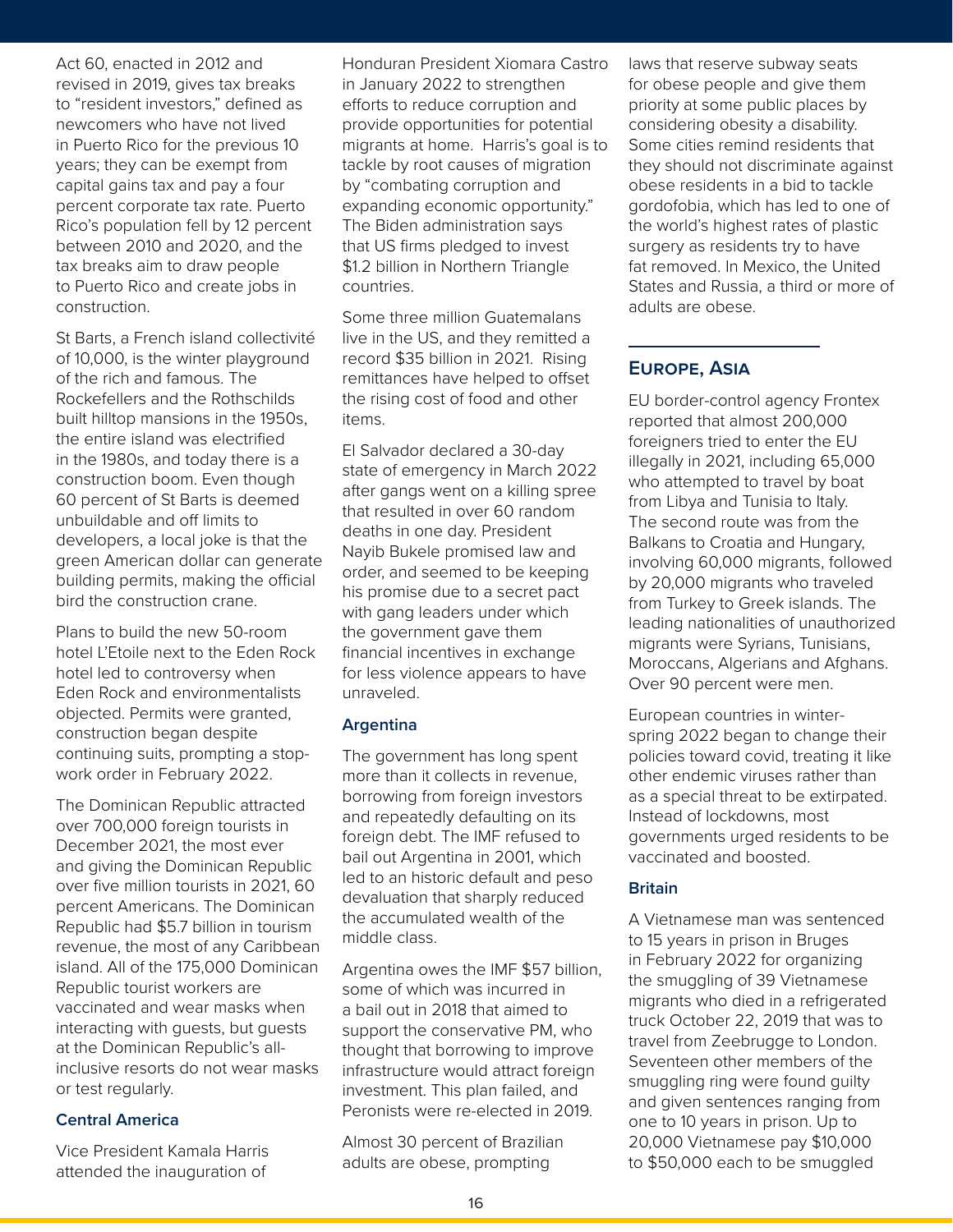into the UK each year to work in nail salons and factories.

British farmers can hire up to 40,000 guest workers via the Seasonal Worker Scheme if they pay guest workers at least L10.10 per hour. Dubai-based DP World, owner of P&O Ferries, laid off 800 directly hired workers in March 2022 and replaced them with agency-supplied workers to save 50 percent on labor costs.

# **France**

President Emmanuel Macron was expected to win the largest share of the vote in the first round of voting in April 2022; two of his three major rivals are rightists who stress anti-immigrant themes, while one is a leftist whose goal is to reduce inequality. An estimated 10 percent of France's 67 million residents are Muslim, and some Muslim professionals have emigrated because of anti-Muslim attacks in France.

#### **Germany**

Germany dropped most covid restrictions in March 2022 as the coalition government pushed for a vaccine mandate. Anti-mask protestors and populist politicians threatened public health officials in some former East German states. Police counted more than 10 verbal and physical attacks on politicians a day in 2021, many linked to antimask and anti-vaccine protestors.

Russia's February 24, 2022 invasion of Ukraine transformed Germany's energy and defense policies. Europe's largest economy is very dependent on Russian natural gas amidst a rapid transition away from coal and nuclear power by 2030. Nord Stream 2 is an \$11 billion 746-mile pipeline that moves gas from Russia to Lubmin under the Baltic Sea did not go into operation due to the invasion of Ukraine despite the support of ex-German chancellor Gerhard Schroeder. The

in nail Nord Stream 1 pipeline that ends states called for a more in Lubmin remained in operation, response to Russian aggressic<br>contributing to the \$220 million that Western leaders decried Russia<br>the Germany paid Russia each day for President Putin's efforts to bree<br>if they coal, natur in Lubmin remained in operation, contributing to the \$220 million that Germany paid Russia each day for coal, natural gas, and oil.

Germany announced that its defense spending would rise by E100 billion en route to two percent of GDP, the NATO goal. The US spends over three percent of GDP on defense.

Tesla received approval to open its \$7 billion factory near Berlin in March 2022. Tesla produced almost a million vehicles in 2021, and expected to employ 12,000 workers to produce 500,000 Model Y cars and sport utility vehicles a year in Germany. Tesla has other plants in Newark, California, Austin, Texas, and Shanghai.

#### **Italy**

Italy re-elected its 80-year-old president to another seven-year term after squabbling political parties could not agree on a successor.

The 951-foot-long Costa Concordia cruise ship sank January 13, 2012 after the captain ordered the ship to steer close to the island of Giglio to salute an old friend and struck submerged rocks, killing 32 of the 4,229 passengers and crew. The captain is serving a 16-year sentence for abandoning the ship.

# **Russia-Ukraine**

Russia invaded Ukraine February 24, 2022, aiming to remove the pro-western government headed by President Zelensky. Russia retook the Crimean peninsula in 2014 that had been "given" to Ukraine in 1954 and supported pro-Russian separatists who have been seeking independence in the Donbas region of eastern Ukraine since 2014.

Before the Russian invasion, France and Germany stressed the need for diplomacy to preserve Ukraine's borders, while Poland and the Baltic states called for a more muscular response to Russian aggression. Western leaders decried Russian President Putin's efforts to break the post WWII international order in Europe by invading another European country.

Russia's invasion of Ukraine unified NATO leaders, who imposed economic sanctions on Russia that caused the value of the ruble to fall sharply before recovering to about 82 to \$1 in April 2022 when the government doubled interest rates to 20 percent and prevented people from moving their money abroad.

The Bank of Russia had \$640 billion in foreign exchange reserves in February 2022, much of which is held outside the country and was frozen by sanctions.

After five weeks of fighting, over four million Ukrainians, mostly women and children, fled to neighboring Poland, Moldova, Hungary, Slovakia and Romania, about 10 percent of all Ukrainians and the largest refugee flow in Europe since WWII. Half of the refugees entered Poland, where trains gave free passage to those headed to Germany and other EU countries. In 2015, some 1.3 million Syrians and others arrived in EU member states.

The EU urged member states to grant three-year work and residence permits to Ukrainians. Poland had two million Ukrainians before the February 24, 2022 Russian invasion, including some who had been displaced by fighting in eastern Ukraine. Many European companies hired Ukrainian refugees, who are usually well educated. Some employers offered on-site child care to the women with children who were the majority of refugees.

Many of the Ukrainian refugees wound up in Germany and Poland, reluctant countries of immigration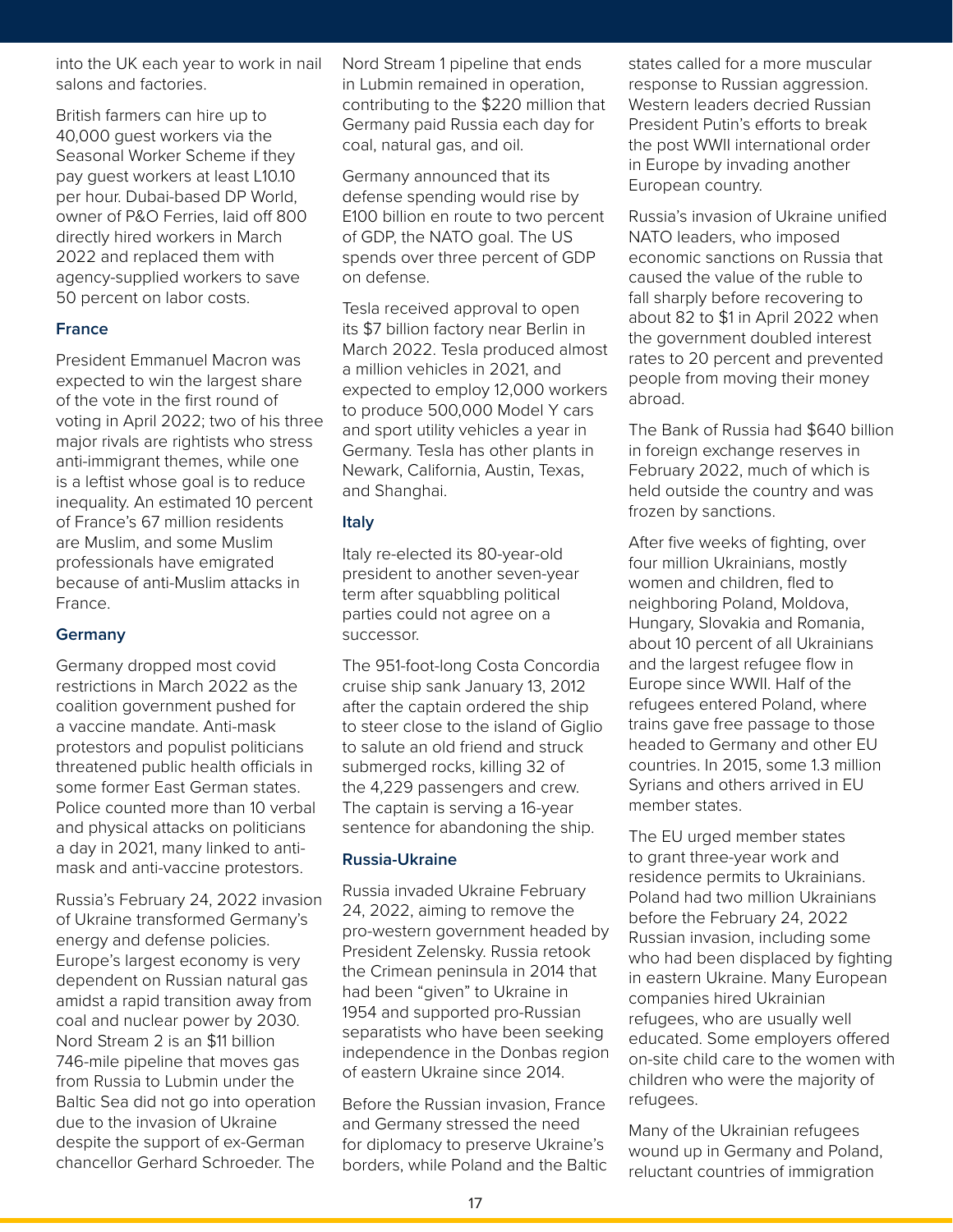that may wind up with the highest shares of foreign-born residents among large EU member states. The US pledged to accept 100,000 Ukrainian refugees, some of whom flew to Mexico and sought to apply for asylum at US ports of entry; the US has a million residents with Ukrainian roots.

Russia's invasion of Ukraine upended many assumptions about the 21st century global order, from no more war in Europe to increased economic integration that made war too costly. Russia sends a quarter of its oil exports and 40 percent of its natural gas exports to European countries, and the value of Russian energy exports is a fourth of Russia's GDP.

Economic integration to prevent war was a rationale for what has become the EU, and many Europeans assumed that integrating more closely with Russia would have the same no-war effects. However, exporting energy is different from linking manufacturing supply chains because reduced energy exports can mean higher prices and the same revenue for exporters.

Sanctions on Russia reduced the value of the ruble by 30 percent, increased inflation to over 10 percent, and shrank the economy. Many western firms stopped doing business in Russia, leading to layoffs. Demand for goods rose as Russians tried to buy items before prices rose more.

After a month of fighting, there was speculation about what would be required for peace. President Putin seems immune to internal pressures to stop the fighting, with dissidents arrested quickly and many Russians apparently believing that Ukraine is governed by "Nazis" who persecute Russian-speakers and the country has bioweapons labs that threaten Russia. Meanwhile, the invasion unified western allies, who

nest and and resoure China to avoid and reduced tourism continents that is a sought to pressure China to avoid supporting Russia.

> Western allies were careful about aiding Ukraine to avoid nuclear war with Russia, emphasizing the delivery of defensive weapons with limited ranges to make clear that they were not supporting a Ukrainian invasion of Russia. One lesson from the Russia-Ukraine war is that allies are careful about providing aid to countries whose enemies have nuclear weapons, which may encourage Iran and other countries to develop such weapons.

#### **Serbia**

A \$900 million Ling Long Tire factory is being built in Zrenjanin in northern Serbia by Chinese and Vietnamese migrant workers, some of whom complain of poor treatment by the subcontractors who are building the plant. The factory is expected to produce 130 million tires a year and make Serbia China's beachhead in Europe; China also funded a steel mill near Belgrade and a copper mine in Bor.

Some of the Vietnamese migrants say they are trapped because they mortgaged their homes and land to brokers at home who promised higher wages than they are receiving in Serbia. If they break their contracts and return, they could lose their assets.

# **Spain**

Spain exported fruit worth E9.1 billion and vegetables worth E6.5 billion in 2021, sending 80 percent of its export fruits and vegetables to EU countries such as France and Germany and the UK.

# **Turkey**

Inflation topped 50 percent in winter 2022 as President Recep Tayyip Erdogan insisted on low interest rates despite a falling lira. Real wages are falling, and the recession that began when covid

idents supporting Russia. government-set price of electr<br>
states. Western allies were careful about<br>
aiding Ukraine to avoid nuclear<br>
of whom aiding Ukraine to avoid nuclear<br>
to apply war with Russia, emphasizing the to av reduced tourism continues. The government-set price of electricity rose sharply in January 2022 to over \$1,000 a month for some small businesses and restaurants, as much as they pay in rent.

> During his 18 years in power, Erdogan expanded services to the middle class and poor and borrowed money to build infrastructure. As the bill for these investments comes due, some professionals are emigrating, including doctors who have seen the value of their wages decline even as their workload increases. Turks who turn to hospitals for primary care have attacked doctors in frustration with long waits and short appointments.

# **China**

China had 10.6 million births in 2021, down from 12 million in 2020 and only slightly larger than the 10.1 deaths. China introduced a onechild policy in 1980 that ended in 2016 with women allowed to have two children. The limit was raised three children beginning in 2021, but the average Chinese woman has only 1.3 children.

China is building fences on its southern borders with Burma, Laos, and Vietnam. China's Southern Great Wall is ostensibly designed to prevent the spread of covid, but local residents who used to cross the border to work or trade complain that border walls interfere age-old migration patterns. Some covid-precautions reduce trade, including the practice of sanitizing containers at the Burma-Chinese border, holding them for several days, and then transferring the containers to Chinese trucks for transport within China.

China has one of the world's most unequal economies. The richest 10 percent of Chinese control almost 70 percent of Chinese wealth, while the poorest 50 percent share six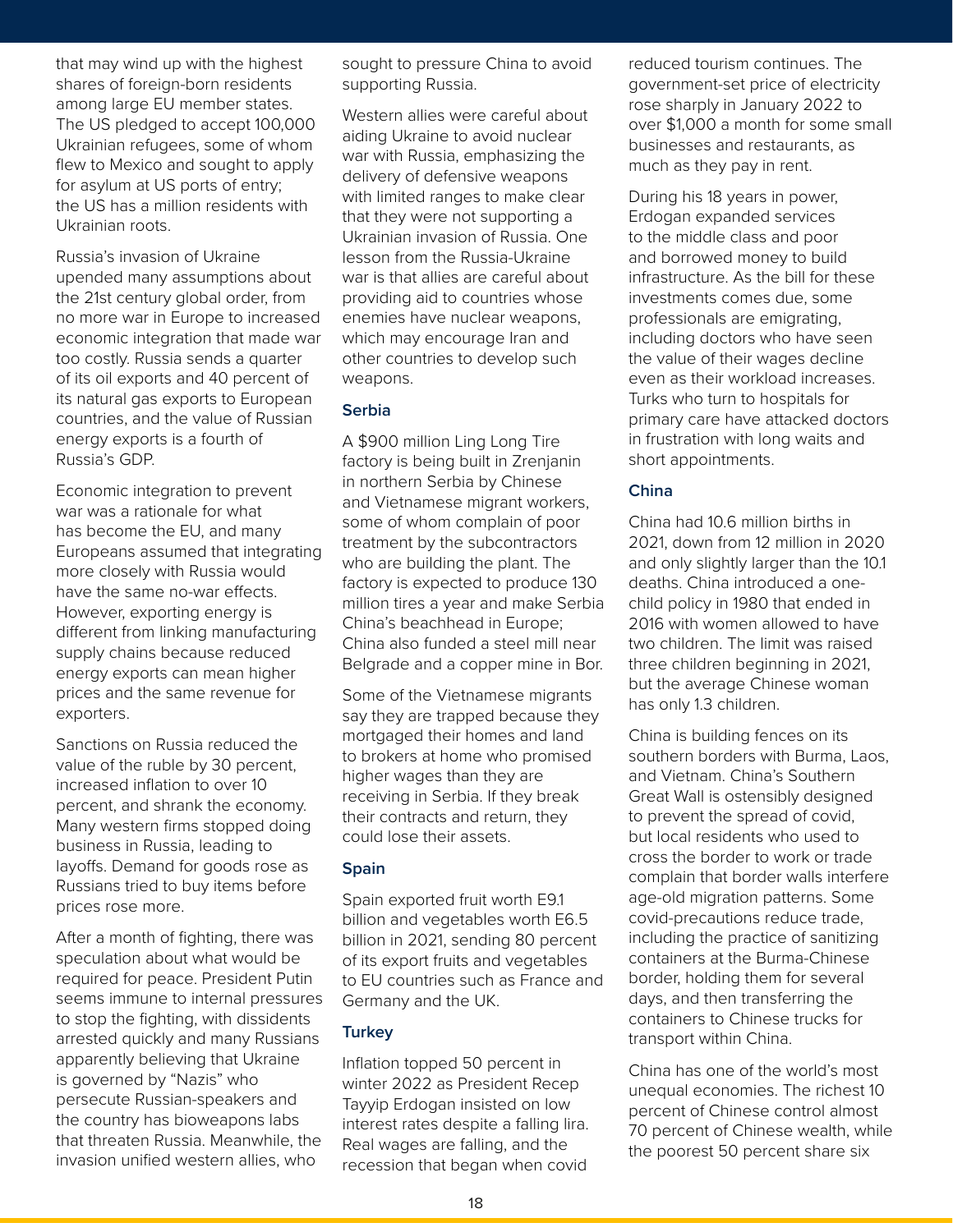percent. China has more billionaires than the United States, India and Germany combined, while the poorest 40 percent of Chinese residents have incomes of \$150 a month or less.

Russia's invasion of Ukraine led to speculation that China might take similar actions to reclaim Taiwan, which declared independence in 1949. Taiwan has 24 million residents and a US security guarantee that might deter China, which has a larger and more diversified economy than Russia. China has a million active-duty troops, ten times the Taiwanese armed forces, but would have to invade across 100 miles of water.

#### **India**

Over 45 percent of Indians are employed in agriculture. The agricultural share of employment rose as covid-inspired urban lockdowns sent migrant workers back to their villages. About half of working-age Indians are in the labor force, a low labor force participation rate.

Delhi is projected to surpass Tokyo as the world's largest city by 2030. Delhi has 19 million residents, but the surrounding National Capital Region has 30 million to 60 million people, depending on whether suburban cities such as Gurgaon and Noida are included.

The NCR region contains seven of the 10 cities with the worst air quality, and where 70 percent of workers have informal jobs. People and businesses build housing and shops first, and the NCR government later decides what is authorized and what must be torn down.

Seafarers say that they have been tricked by Indian recruiters into forced labor on Iranian ships. Young Indians seeking experience often pay recruiters for seafaring jobs, and when they are sent to Iran

naires rather than Dubai at the last minute, vorkers, down from a th Value and some feel compelled to go in order 1970s. The share of Japanese<br>the to repay recruitment debts. Once in workers who are non-regular,<br>rese Iran, the Indians say they are given meaning they are not guarante<br>f \$150 some feel compelled to go in order to repay recruitment debts. Once in Iran, the Indians say they are given food and accommodation but no wages.

### **Sri Lanka**

The Rajapaksa family, which has governed Sri Lanka most of the 21st century, took on debt in a bid to turn the island off the coast of India into the next Singapore. There was no economic take off, but the debt burden led to inflation, power cuts, and shortages of fuel and food. A flawed effort to convert Sri Lanka's agriculture to organic stopped fertilizer imports and reduced rice production, prompting protests and a state of emergency as the government sought a bailout from the IMF.

#### **Japan**

Japan has the highest share of people over 65 in its population; a quarter of residents are 65 or older. Japan also has the highest share of people with dementia, over four percent and rising, raising questions about how to deal with those who are losing the ability to care for themselves.

Some communities are using trackers in phones or wallets that allow persons with dementia who live alone to be tracked. In most cases, caregivers request the approval of a doctor to begin tracking a person, which allows police to monitor the person's movements. In some cities, far more parents tracked their children rather than the elderly.

The seven-million member Japanese Trade Union Confederation (Rengo) got its first female leader in October 2021, infusing new energy in the struggle for gender equality during the spring 2022 shunto or spring offensive for higher wages. Unions represent a sixth of Japanese

workers, down from a third in the 1970s. The share of Japanese workers who are non-regular, meaning they are not guaranteed lifetime jobs, is 21 million or over a third of the 56 million-strong labor force. Almost half of those with nonregular jobs are women.

# **ANZ**

Australia reopened to international visitors February 21, 2022, after 94 percent of residents 16 and older were fully vaccinated. Australia, with 25 million people and fewer than 3,000 deaths from covid in two years, endured lockdowns in Melbourne and other cities and restrictions on both internal and international travel aimed at keeping covid at bay. China is the largest source of tourists, sending 1.3 million visitors in 2019.

Serb tennis pro Novak Djokovic was denied entry into Australia in January 2022 despite a medical exemption from the country's vaccine mandate. PM Scott Morrison, who is seeking re-election in May 2022, was not sympathetic, noting that "rules are rules, especially when it comes to our borders." Morrison was Australia's immigration minister in 2013-14 when boats carrying asylum seekers from Indonesia were not allowed to land in Australia. Djokovic was eventually deported from Australia for not being vaccinated.

Australia's east coast experienced flooding in February-March 2022, as once-in-a-century floods overwhelmed some communities. Climate change is exacerbating natural disasters, including massive bush fires in 2019-20 and flooding in New South Wales and Queensland in February-March 2021, the same areas that flooded again in 2022.

Farmers complained of too few harvest workers in February-March 2022, prompting the government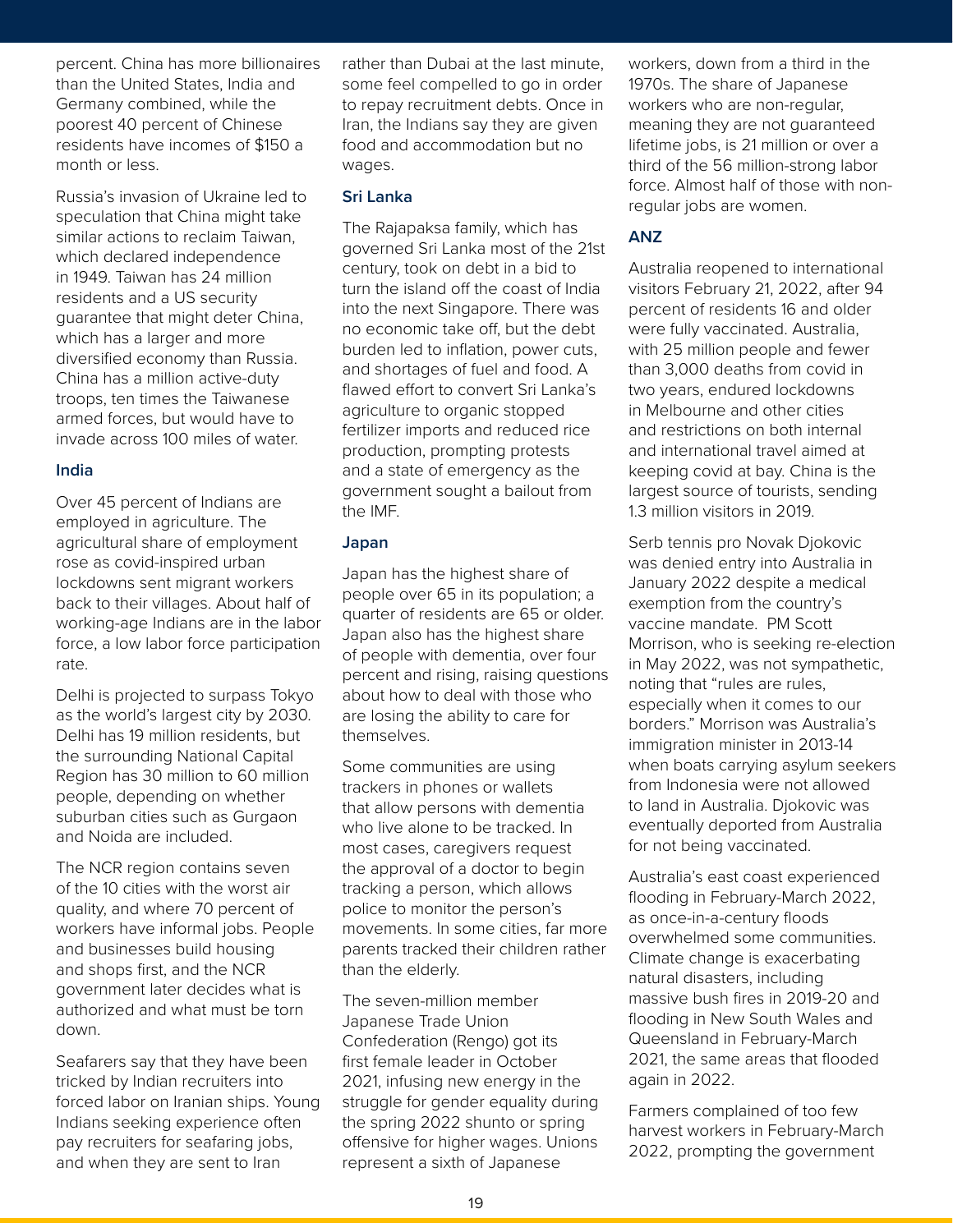to offer to refund the A\$495 fee for working holidaymaker (WHMs) visas for those who arrive before April 2022 and fill farm jobs. WHMs who work on farms at least three months in their first year are entitled to remain in Australia and work in nonfarm jobs in urban areas a second year, and those who work at least six months in ag during their second year can stay a third year and work anywhere. WHMs could work three full years for one farm employer.

Australia in 2020-2021 produced 6.6 million tons of horticultural commodities worth A\$15 billion. The leading fruit exports are table grapes and citrus, which together account for almost three-fourths of Australia's fruit exports.

Farmers can hire migrant workers as WHMs or as guest workers admitted under the Pacific Australia Labour Mobility and the new Australian ag visa program that brings guest workers from southeast Asian countries. There were about 50,000 WHMs employed in agriculture in 2021-22, up to 20,000 PALM workers, and there may be 10,000 Asians from the 10 ASEAN countries admitted with ag visas, setting the stage for competition between Asian and Pacific Island countries to send migrant farm workers to Australia.

The ag visa program allows employers to request: (1) visas of up to nine months to fill seasonal jobs and; (2) visas for workers who will be employed for one to four years. Employers who are accredited for the PALM program can seek ag visas, as can those who are certified as in compliance by third parties. In all cases, employers must be certified by the Department of Foreign Affairs and Trade (DFAT) to bring guest workers into the country.

# **Global: UN, Theory, Health**

WHMs) **GLOBAL: UN, THEORY, HEALTH** a five to one income gap.<br>before The UN SG released a second Most of the major emigration<br>s. WHMs assessment of the 2018 Global three Compact for Safe, Orderly and<br>re entitled Decular Mig The UN SG released a second assessment of the 2018 Global Compact for Safe, Orderly and Regular Migration in January 2022 that included 14 recommendations under four categories including: migrants in pandemic response and recovery programs; promoting safe and regular migration; preventing loss of life and other tragedies during migration; and building capacity.

> The UN report calls for facilitating pathways for migrant entry and stay, developing flexible policies to prevent migrants from falling into irregular status, and regularizing irregular migrants. However, the report includes no hints on how to deal with trade offs between these policies. For example, developing new or expanding existing guest worker programs could encourage more people to consider going abroad and, if there were not enough legal guest worker options, more people may migrate illegally.

#### **Theory**

Over the past 50 years, the number of international migrants tripled and the share of global migrants in industrial or rich countries rose to two-thirds. The major reasons for more international migration are demand-pull forces within receiving countries, as with farmers seeking workers, and supply-push forces in sending countries, as when over half of Mexican workers have informal jobs not covered by the minimum wage and social security.

Inequality between countries motivates most cross-border migration. Global GDP was \$85 trillion in 2020, making the per capita GDP of the world's 7.8 billion people almost \$11,000. In the 50 high-income countries where per capita GDP was \$12,700 or more, the average was \$51,300, while in the 150 lower- and middle-income

ee and Resource Economics and Resource Economics, the average was \$10,700, a five to one income gap.

> Most of the major emigration countries are lower-middle-income, with GNIs of \$1,000 to \$4,000, including India, the Philippines and Ukraine, meaning that per capita income gaps are more than 10 to one. However, some emigration countries are in the upper-middleincome group, including the Dominican Republic, Guatemala and Mexico.

The brain-grain-via-drain argument attributes rising emigration from India and the Philippines to economic development that allows more people to move, and from the Dominican Republic and Mexico to migration networks that encourage family unification.

Why has migration increased faster than population growth over the past half century? Many political scientists highlight the liberal paradox of managing migration in rich countries. Employers want governments to open border gates to migrants, while cultural and security concerns push governments to limit immigration.

The liberal paradox is evident in all industrial countries, where admissionists trumpet labor shortages and aging populations to urge more immigration, while restrictionists argue that migrants provide cheap labor that benefit a few and can reduce social cohesion. Faced with these competing narratives, rich country governments are converging on policies to manage migration, making it easier for high skilled migrants and their families to enter, ensuring that low-skilled migrants rotate in and out of the country, and struggling with refugees and asylum seekers.

The convergence hypothesis argues that rich countries facing similar problems converge on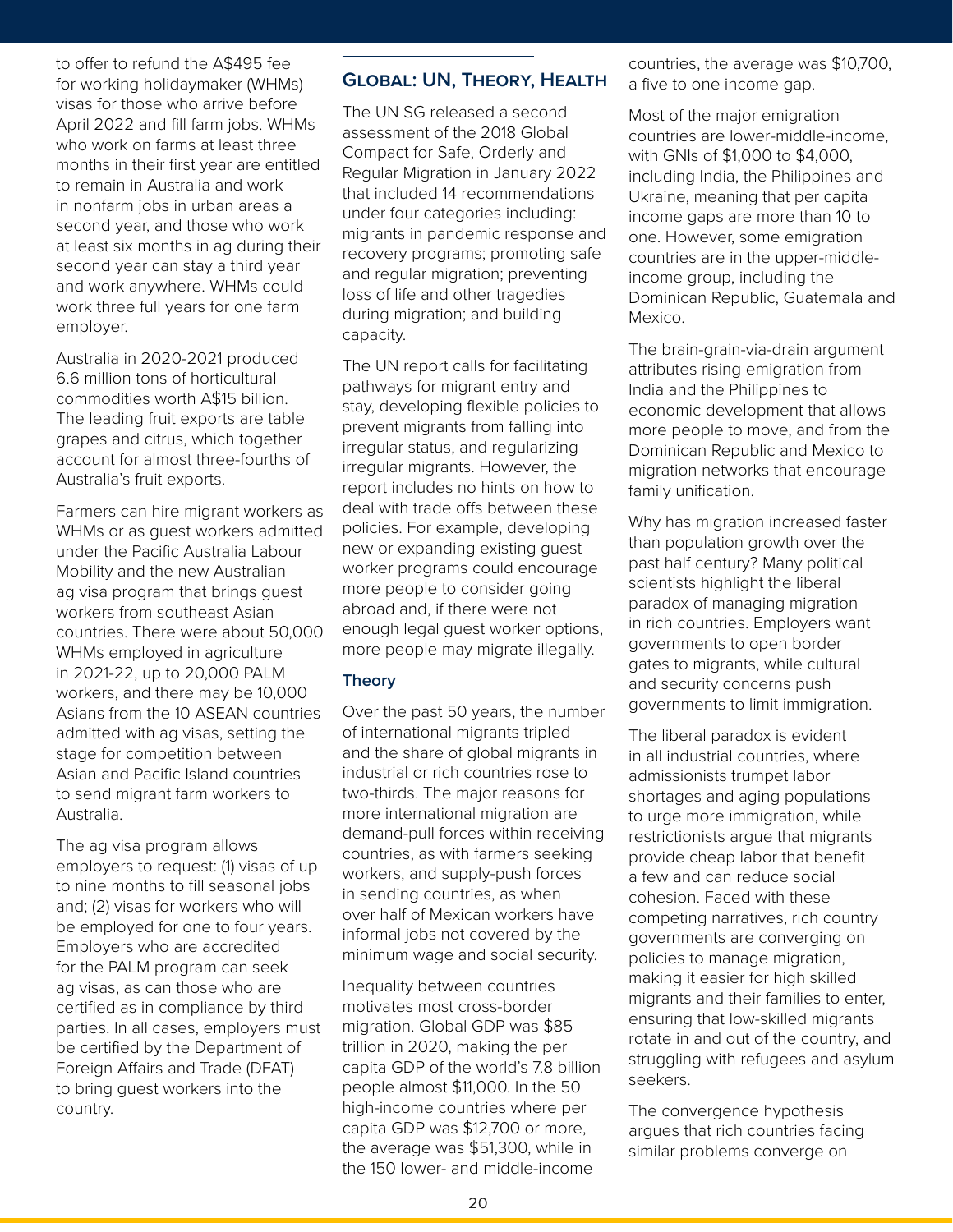similar policies to deal with them, whether the issue is dealing with climate change or the changing labor market, while the gap hypothesis argues that governments cannot achieve their migration goals. There are goal-outcome gaps in most areas of public policy, from preventing crime to ensuring decent jobs, but the goal-outcome gap may be especially large in migration policy, as evidenced by significant unauthorized migration and unpredictable waves of asylum seekers.

The perception that migration is not under control often fuels public dissatisfaction with migration policy.

Is more migration into rich countries a side effect of more development and trade? As countries such as Mexico, Morocco and Turkey got richer and integrated into the global economy, there was a migration hump as trade and migration rose together. Sub-Saharan Africa, in this view, has not yet experienced a migration hump because of lagging development and incomplete integration into the global economy.

What effect does the arrival of migrants from developing countries have on richer countries? Economic theory predicts slower wage growth and higher profits, but a wide range of studies has failed to find negative impacts of migrants on similar native workers. Instead, the arrival of migrants often slows labor-saving mechanization, as with the arrival of Mexicans in US agriculture.

Development economists whose primary goal is to speed growth in developing countries urge richer countries to open doors to migrants that provide incentives for residents of developing countries to obtain more education, which raises productivity and incomes at home and abroad. Rising education levels, in turn, speed development, increase trade, and spur even more

em, and angration, the migration hump, until and there have been ferement and the migration, the migration hump per capita incomes top \$10,000 per person per year.

> The development-centered view of migration's impacts argues that more rapid economic growth means more emigration from the most rapidly developing countries. Workers in rich countries are not harmed by the migrant influx, this theory argues, and residents of poorer countries have new incentives to invest in education, raising productivity and incomes at home or abroad. This brain-gain-viabrain-drain theory of development imagines residents of developing countries who see the success of migrant nurses and IT professionals and are encouraged to acquire the credentials needed to imitate them.

Migration networks allow migration to continue until per capita income differences narrow to about four to one, with the ratio affected by the hope factor in emigration countries or prospects for jobs and income growth.

Instead of migration from poorer to richer countries, investment in poorer countries could create jobs that keep workers at home. Firms that export tend to pay higher wages than firms that produce for the domestic market, and investments in garment manufacturing in south and southeast Asian countries turned many young women from informal farm workers into factory workers earning \$100 a month or more. Trade agreements that facilitate investment to create export-sector jobs can thus reduce emigration pressure.

Some 30 percent of Central Americans are employed in agriculture, which generates less than 10 percent of GDP, suggesting low wages and a reservoir of potential migrants. There has been investment in factories to sew garments in Central America,

Frida incomes top \$10,000 per<br>
person per year.<br>
The development-centered view<br>
and moving up the supply change indus<br>
and moving up the supply change is<br>
to designing clothes. Until Cer<br>
eve but there have been few wider economic effects such as the development of supplier industries and moving up the supply chain to designing clothes. Until Central America can create an economic framework that attracts longterm investment, freer trade may generate jobs but not economic development.

> Some migration flows are not easily predicted, including many flows of refugees and those linked to natural disasters. The arrival of large numbers of unexpected migrants can lead to a restrictionist backlash, as with the arrival of over a million Syrian and other migrants in Europe in 2015. Such migrants may be welcomed initially, as with Ukrainians in 2022, but eventually public opinion can turn restrictionist if there are difficulties integrating newcomers.

#### **Health**

Many older health care workers retired during the covid pandemic, prompting hospitals and nursing homes to recruit replacement health care workers in developing countries. Recruiters say that 1,000 foreign nurses a month arrived in the US in 2021, and that 10,000 are waiting for required visa interviews at US consulates abroad.

Salaries of health care workers are five to 10 times more in industrial than in developing countries, and many industrial countries have special programs that speed recognition of foreign-earned health credentials or allow families to accompany migrant doctors and nurses. The WHO's 2010 Global Code of Practice on the International Recruitment of Health Personnel recognizes the right of health care workers to migrate, but calls on industrial countries to permit recruitment of doctors and nurses only under the terms of bilateral agreements that take into account the needs of sending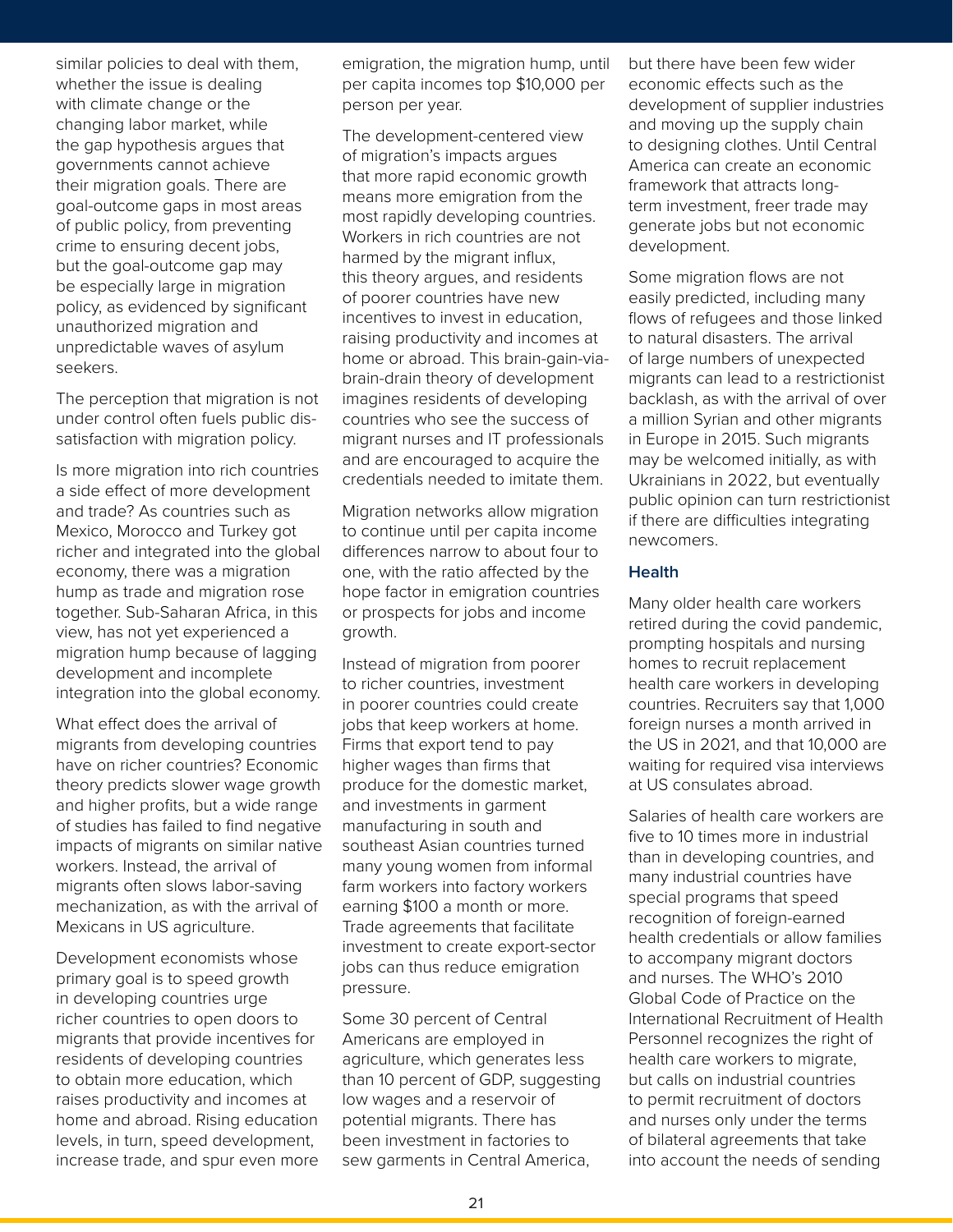countries, such as compensation in the form of aid to train more health care workers.

Countries such as India and the Philippines have private schools that train nurses to host-country standards, facilitating out-migration. Many African countries prohibit private nursing schools, and pay health care workers such low salaries that many graduates are not employed in health care.

There were far fewer covid cases in sub-Saharan Africa than expected; malaria made more people sick than covid in 2020 and 2021. In 2022, blood samples indicated that two-thirds of sub-Saharan Africa residents had antibodies to fight covid even though only a seventh were vaccinated, suggesting that many Africans got and recovered from covid. One theory is that the relative youth of Africa, a median 19 versus 38 in the US, protected Africans from severe covid illness. Another is that covid killed sub-Saharan Africa residents but their deaths were not recorded.

Conflict and migration are interlinked. After WWII, the 1951 Refugee Convention and its 1967 protocol aim to prevent refugees from being denied protection by obliging signatory countries not to refoul or return persons inside their borders to their countries of citizenship if they have a "wellfounded fear of being persecuted for reasons of race, religion, nationality, membership of a particular social group or political opinion fear or persecution" there. Some 146 countries signed the 1951 Convention.

Refugees are persons recognized as in need of protection; asylum seekers are those who want host governments to recognize them as refugees. Economic migrants, on the other hand, are persons seeking a better life who could remain in or return to their countries

ion in discrit and the calls and texts received persecution.

> It is very hard to draw sharp distinctions between refugees and non-refugees. Are Afghans who supported the US and face discrimination at the hands of the Taliban refugees or economic migrants? When such mixed-motive migrants move to a third country such as Pakistan, should they be encouraged to integrate into the local economy or kept in camps to facilitate their return or resettlement in third countries?

Some researchers who look at migrant enclaves in the developing world urge rich countries to provide aid so that Pakistan can integrate Afghan migrants, or Kenya and other African countries can integrate the migrants who arrive due to conflicts, climate change and other factors from their neighbors. Aid money goes much further in developing host countries than to integrate Afghans and Africans in Europe or the US, this argument runs. However, the reality is that rich countries are often asked to spend more to help integrate migrants abroad and at home.

Fears that diverse newcomers cannot be integrated successfully abound in Europe, are inflamed after terrorist incidents, and often become the anti-immigrant planks of populist parties. Many European countries have foreign ghettos and no-go areas and fear importing the conflicts that some migrants escaped. Concentrated areas with "different" migrants and their children who are dependent on social welfare benefits is a recipe for a backlash against migrants.

Human trafficking may be far less common than is sometimes assumed. NGO Polaris operates a National Human Trafficking Hotline with \$4 million a year from HHS. If operators identify instances of fraud, force and coercion from the

Fraction Persecution.<br>
A potential trafficking case. Political trafficking case. Political trafficking case. Political trafficking case<br>
d the distinctions between refugees<br>
Are Afghans<br>
trafficking in FY21 and reported<br>
t calls and texts received, they report a potential trafficking case. Polaris identified 11,193 potential cases of trafficking in FY21 and reported 3,353 cases to law enforcement, that is, the hotline costs taxpayers about \$1,200 per case referred to law enforcement. The FBI, by contrast, reported 1,883 incidents of human trafficking in 2019 that led to 708 arrests.

#### **Population**

Austria's Wittgenstein Centre for Demography developed several long-run scenarios for the world's population. In the high-fertility scenario, life expectancy would be 75 in 2100, adults would have an average 10 years of schooling, and the total fertility rate or the average number of children born per woman would be 2.3, yielding a global population of 14 billion in 2100. In the low-fertility scenario, life expectancy would be 100 in 2100, adults would have an average 14 years of schooling, and the total fertility rate would be 1.3, yielding 7.2 billion people by 2100, half as many as under the high-fertility scenario.

#### **Africa**

There were military coups in Mali, Chad, Guinea, Sudan and Burkina Faso in less than two years, highlighting the fragility of democracy in countries struggling with separatist groups, corruption and poor economic prospects that leave youth unemployed and frustrated.

About 10 percent of global trade passes through the Suez Canal that has connected the Mediterranean and Red Seas since 1869. About 100 ships a day pay an average \$300,000 to transit the canal, which is owned by Egypt.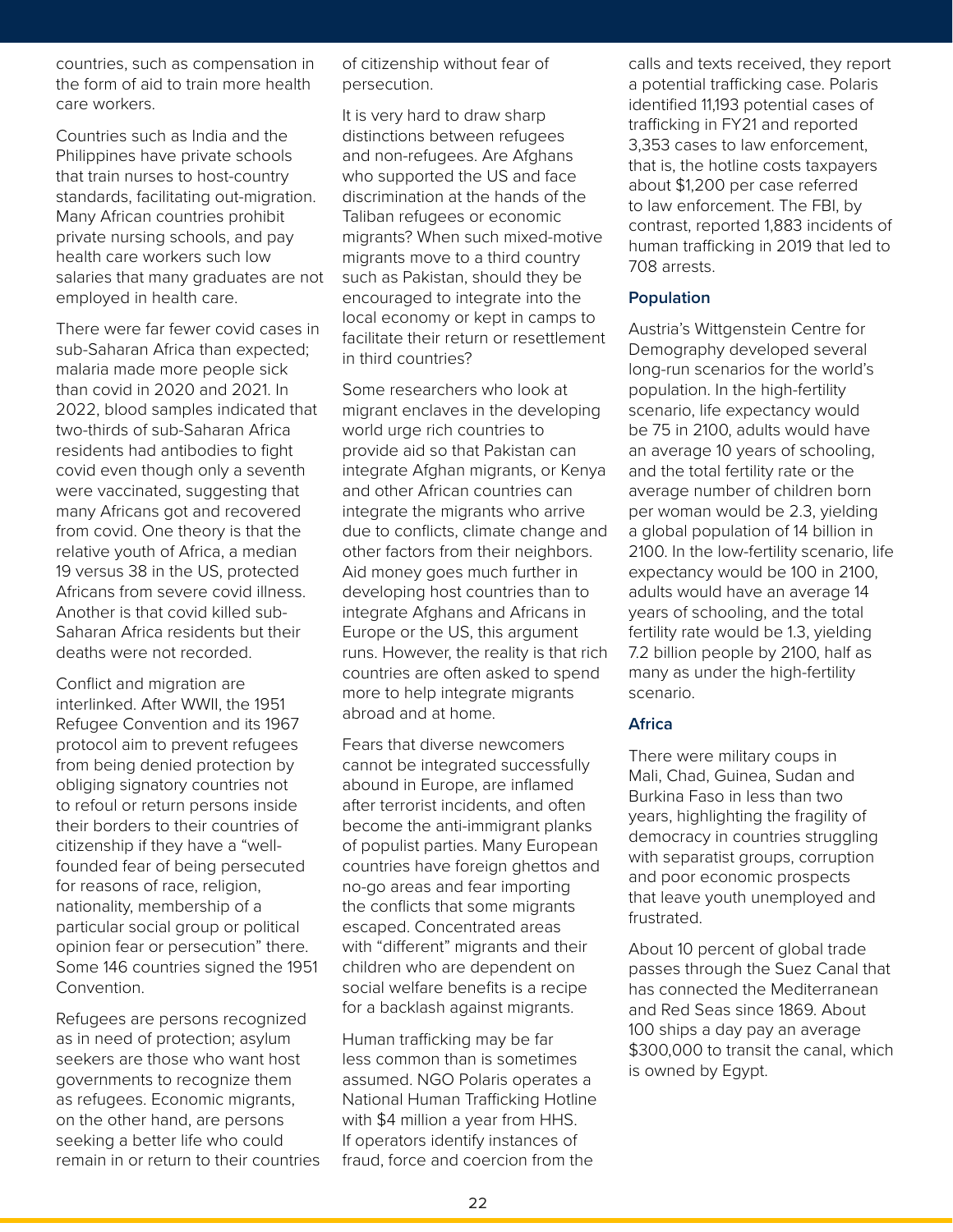# **Other**

# **Food Spending 2020**

The US Bureau of Labor Statistic's Consumer Expenditure Survey reported a total of 131 million US "consumer units" or households in 2020 with an average of 2.5 persons, 1.3 earners and 1.9 motor vehicles. Some 63 percent were homeowners, and the average age of the reference person in the household was 51. Average consumer unit income before taxes was \$84,350, and average annual expenditures per consumer unit were \$61,300.

Between 2019 and 2020, average household income rose and expenditures declined, indicating that households increased their savings.

Household expenditures in 2020 included an average \$7,300 for food, 12 percent of total expenditures and down due to less food consumed away from home. Food spending was divided between food eaten at home, 67 percent or \$4,900 of total food spending, an average or \$94 a week, and \$2,400 or \$46 a week for food bought away from home.

The cost of food away from home largely reflects convenience, service, atmosphere and other factors. The cost of food is an average 35 percent of what is spent in cafeteria-style restaurants, 30 percent of spending in fast food restaurants, and 25 percent of spending in fine dining restaurants.

Other significant consumer-unit expenditures were \$21,400 for housing, \$9,800 for transportation, \$5,200 for health care, \$2,900 for entertainment. \$2,300 on household furnishings, and \$1,400 for apparel. Spending on apparel fell by 24 percent

between 2019 and 2020, while Farm labor costs are ab spending on reading rose by 24 of farm revenue for fresh fruits<br>percent. There was a 10 percent vegetables, so farm worker was<br>increase in spending on household and benefits for the fresh fruits<br>furnishings, a 10 percent d spending on reading rose by 24 percent. There was a 10 percent increase in spending on household furnishings, a 10 percent decrease in transportation spending, and a 50 percent decrease in entertainment fees and admissions.

> The largest food-at-home expenditures in 2020 were for meat and poultry, an average of \$1,075 per household. Expenditures on cereal and bakery products, \$640, exceeded the \$474 spent on dairy products.

Consumer units spent an average \$478 on alcoholic beverages in 2020, down because of a sharp drop in spending on alcohol away from home and a small increase in spending on alcohol at home. In 2020, consumer units spent an average \$122 on beer consumed at home, \$155 for wine consumed at home, and \$55 on other alcoholic beverages consumed at home.

Expenditures on fresh fruits (\$349) and fresh vegetables (\$311) were \$660 a year or \$12.70 a week in 2020, and consumer units spent an additional \$125 on processed fruits and \$192 on processed vegetables. Data on major commodities show that consumer units spent an average \$54 on fresh bananas in 2020, \$50 on fresh apples, and \$38 on fresh oranges. They spent an average \$54 on fresh tomatoes, \$53 on fresh potatoes, and \$38 on fresh lettuce.

Farmers get less than 20 percent of the average retail food dollar, but slightly more for fresh fruits and vegetables. Farmers received an average 35 percent of the average retail price of fresh fruits in 2019 and 25 percent of the average retail price of fresh vegetables. This means that average consumer expenditures on these items include \$200 a year for farmers (0.35 x 349  $= $122 + 0.25 \times 311 = $78$ ).

Farm labor costs are about a third of farm revenue for fresh fruits and vegetables, so farm worker wages and benefits for the fresh fruits and vegetables consumed by the average consumer unit cost \$66 a year (0.33 x \$200 = \$66). Consumer spending reflects purchases of both US-grown and imported produce. Since 60 percent of the fresh fruit available to Americans and 35 percent of the fresh vegetables are imported, the US farm labor costs included in average consumer unit spending are less than \$66 a year.

About half of the workers employed on US crop farms are unauthorized. These unauthorized crop workers are aging and settling, making them less mobile and flexible just as many states raise their minimum wages and require farm employers to pay overtime wages on the same basis as nonfarm employers, that is, after eight hours of work a day or 40 hours a week. Farmers are adjusting to higher labor costs by substituting machines for workers and supplementing the current workforce with legal H-2A guest workers who cost more but are also more productive, while retailers are turning more to imports.

What would happen to consumer expenditures on fresh fruits and vegetables if farm labor costs rose? A natural experiment occurred after the Bracero program ended in 1964. Mexican Braceros were guaranteed a minimum wage of \$1.40 an hour at a time when most US farm workers, who were not covered by the minimum wage, earned less than \$1 an hour.

Some of the US table grape workers who were paid \$1.40 an hour when they worked alongside Braceros in 1964 were offered \$1.25 an hour in 1965. These workers resisted the pay cut, calling a strike led by Cesar Chavez that ended with a 40 percent wage increase in the first United Farm Workers table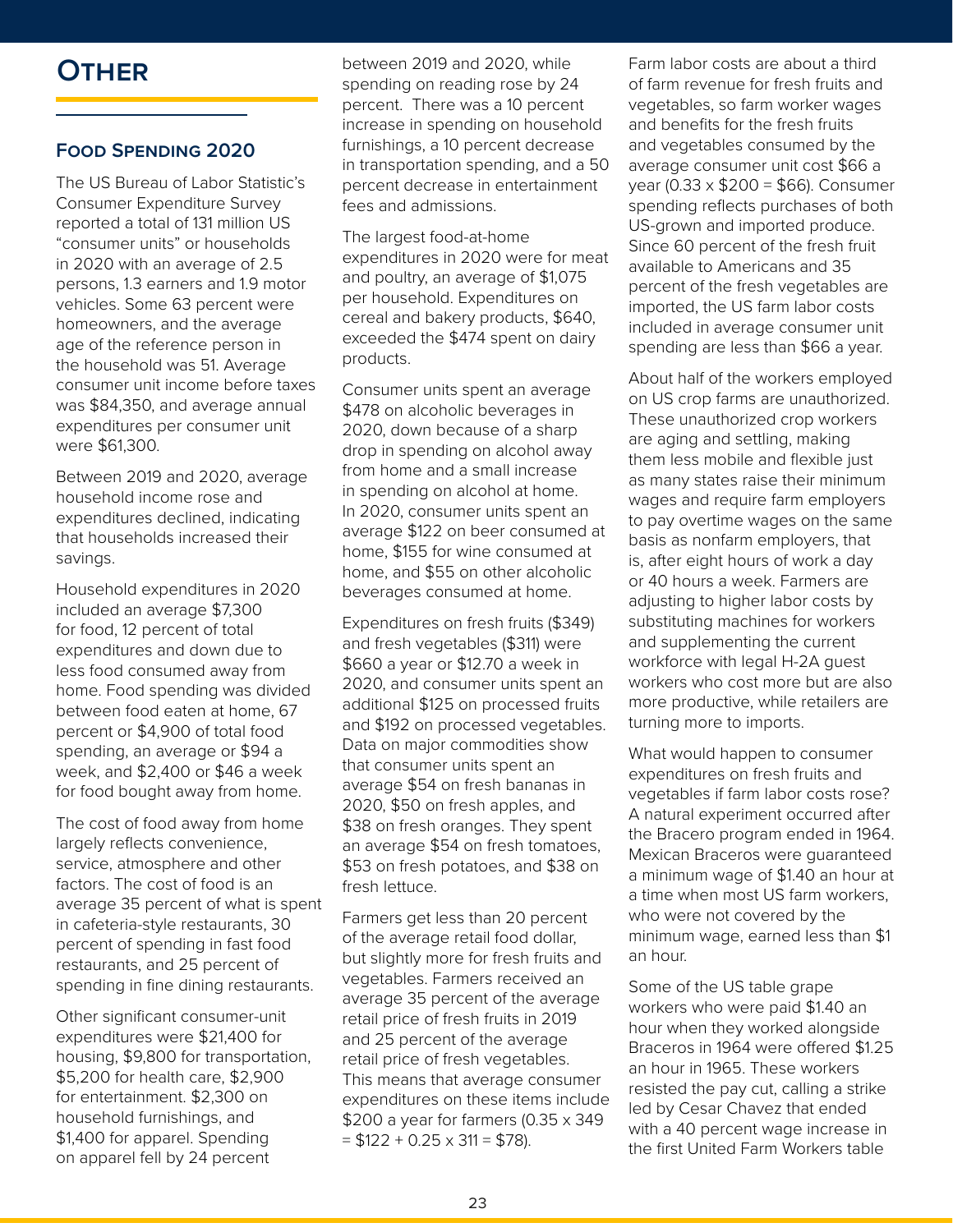grape contract in 1966 that raised grape workers' wages from \$1.25 to \$1.75 an hour.

What would happen to consumer expenditures on fresh fruits and vegetables if there were a similar 40 percent wage increase today? The average hourly earnings of US field and livestock workers were \$15.55 in 2021; a 40 percent increase would raise them by over \$6 to \$21.75 an hour.

The \$6 an hour increase in wages for a farm worker employed 1,000 hours a year means an additional \$6,000 that would raise earnings from \$15,550 to \$21,750 a year. For a typical household or consumer unit, a 40 percent increase in farm labor costs translates into a four percent increase in the retail price of fresh fruits and vegetables (0.30 farm share of retail prices x 0.33 farm labor share of farm revenue = 10 percent; if farm labor costs rise 40 percent, retail spending rises 0.4  $x$  10 = 4 percent).

If average farm labor costs rose by 40 percent, and the increase were passed on to consumers, average spending on fresh fruits and vegetables for a typical household would rise by \$25 a year (4 percent  $x$  \$660 = \$26.40), equivalent to the cost of two movie tickets. Farm labor costs play a small role in the retail price of fresh fruits and vegetables, but a large role in farm worker incomes.

# **California: Dairy, Machines**

#### **Dairy**

California surpassed Wisconsin as the leading producer of dairy products in the early-1990s, and today accounts for 18 percent of the US dairy herd of 9.4 million cows. Most of the milk produced in California is processed in the state and shipped elsewhere as cheese, dry milk and other products.

sed Dairy farmers expect the price the to the current average 1 m \$1.25 to of milk to exceed \$20 per feet. California voters approve<br>
hundredweight in 2022 as the VS dairy herd stabilizes at 9.4 in the state after 2022 to be frequire<br>
s and s US and foreign demand for dairy products en of milk to exceed \$20 per hundredweight in 2022 as the US dairy herd stabilizes at 9.4 million cows and as US and foreign demand for dairy products increases.

> Milk arrives at processing plants and is bottled or turned into dairy products. Class one is fluid milk and usually generates the highest price for farmers, class two milk is used to make yogurt and ice cream, class three is turned into cheese, and class four is turned into milk powder and other storable products. An increase in demand for cheese in 2020 temporarily made the price of class three milk the highest of all classes.

> Most California dairies are large, with at least 1,500 cows and 15 to 20 hired workers. Tulare county has almost 500,000 dairy cows and accounts for almost 30 percent of the state's milk, followed by Merced, Kings, Stanislaus and Kern counties. States with rapidly growing dairy industries, such as Idaho and Texas, have similarly large dairies, while dairies in New York and Wisconsin often have fewer than 500 cows.

California subsidizes the production of natural gas produced from methane, and offers a higher subsidy for natural gas from cow manure than from garbage. California's Low-Carbon Fuel Standard requires firms selling transportation fuels to buy per-ton credits if they exceed carbonemissions standards; dairy renewable natural gas projects generate credits that dairies can sell. California Bioenergy has projects at 40 dairies that convert methane into natural gas, with 60 more projects in development.

Pigs are pregnant for 115 days, and most farmers keep them in gestation crates that do not provide sufficient room to turn around, about 24 square feet compared

to the current average 14 square feet. California voters approved Prop 12 in 2018 to require pork sold in the state after 2022 to be from pigs whose pregnant mothers had enough room to turn around.

California produces very little pork, so the effects of Prop 12 will be felt mostly in midwestern states. Farmers as well as retailers and restaurants oppose Prop 12, whose implementation has been delayed pending a US Supreme Court review of a 9th Circuit Court of Appeals decision upholding Prop 12. Less than 10 percent of US hogs satisfy Prop 12 standards.

#### **Machines**

The Western Growers Association released a report in February 2022 that found farmers expect that a third- to two-thirds of their preharvest work will be automated by 2025, but they expect slower mechanization of harvest tasks. WGA noted that mechanizing ag tasks is hard; three-fourths of start ups have not gone beyond venture funding to generate revenues, and most have fewer than five functioning prototypes. Most automation projects focus on pre-harvest tasks or are harvesting assist devices rather than harvesting machines.

John Deere was a Vermont blacksmith who moved to Illinois in the 1830s, discovered that mud stuck to the cast-iron plows in use, and designed a self-scouring steel plow. Deere introduced driverless tractors that cost over \$500,000 in 2021, and says they will be operating on 50 farms in 2022. The tractors have six cameras and are operated via smartphones. CNH Industrial is developing autonomous capabilities for its Case and New Holland tractors.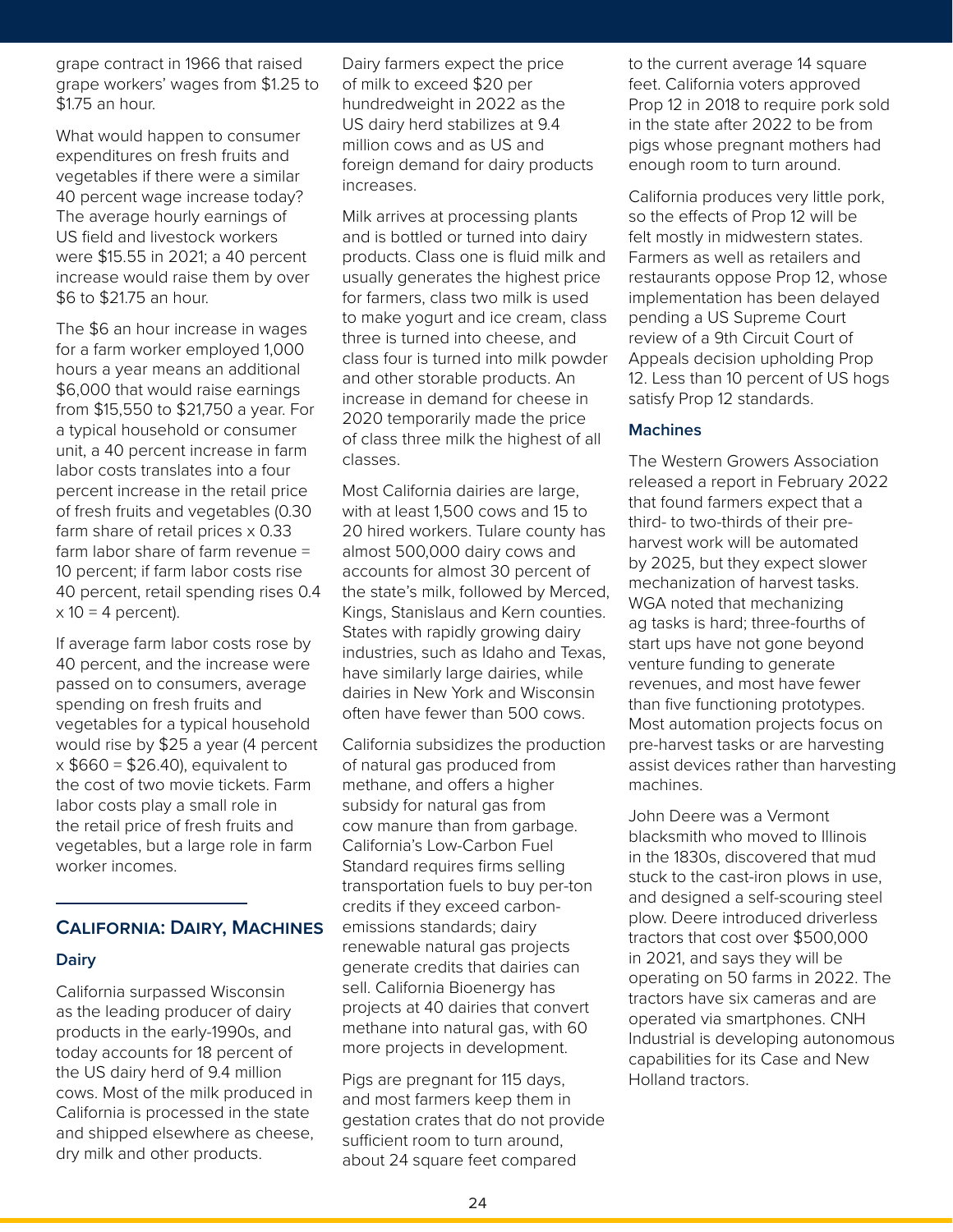#### **Nuts**

California is the leading producer of tree nuts, led by almonds worth \$6 billion in 2019, pistachios worth \$2 billion, and walnuts worth \$1.3 billion. Global pistachio production was almost a million metric tons in 2020-21, including almost half from California.

# **US AG, TRADE**

Net farm income was \$117 billion in 2021, including federal government payments of \$27 billion to farmers that accounted for almost a quarter of net farm income. With fewer government payments, net farm income is expected to fall in 2022.

Farmers complained of rising production costs in 2022, when USDA estimated total farm production expenses at \$280 billion. The largest expenses are projected to be feed for animals, \$70 billion, followed by the purchase of livestock and poultry, \$35 billion. Seeds cost \$23 billion, pesticides \$23 billion and fertilizers \$32 billion; fertilizer expenses rose due to sanctions on Belarus and Russia, major exporters of potash.

USDA put the import share of fresh vegetables at 34 percent in 2020 and the range in import shares from less than six percent in head lettuce to over 97 percent in asparagus. The import share of fresh fruit was 60 percent in 2020, and ranged from less than five percent for apples to 100 percent for bananas, limes and pineapples.

Monsanto introduced Roundup Ready seeds in 1996 that allowed farmers to spray glyphosate on their fields and kill only non-corn and soybean plants. As weeds evolved resistance to glyphosate, Monsanto developed seeds that could tolerate glyphosate and dicamba in Roundup Ready Xtend seeds. Dicamba proved hard to

agricultural and the band and the band and the handle, vaporizing and drifting and manure runoff. The when sprayed in hot weather. The regulates pollution from fixed pollution from fixed pollution from EPA required buffer zones around but not nonpoint pollution from fields sprayed with glyphosate and agricultural activitie when sprayed in hot weather. The EPA required buffer zones around fields sprayed with glyphosate and dicamba, but farmers complain that their organic crops continue to be contaminated by drifting weed killers.

> The \$1.9 trillion stimulus bill enacted in 2021 included \$4 billion to forgive the debts of 15,000 Black and other "socially disadvantaged" farmers. USDA began the process of forgiving debts in May 2021, but federal courts blocked debt relief because the program could discriminate against white farmers. About 40,000 of the two million US farmers are Black.

# **CEA**

Controlled Environment Agriculture (CEA), which involves growing plants under protective structures that shield them from weather and pests, is attracting more private investment. The largest US CEA may be Plenty, a firm based in South San Francisco that expects to open a 95,000 square foot indoor farm in Compton, California in 2022 that uses vertical plant towers, LED lighting and robots to plant, feed and harvest crops.

Other CEA startups including AppHarvest and Gotham Greens raised over \$100 million from investors in 2021 as they scale up production in order to reduce the cost of producing leafy greens and other short-season vegetables indoors. Total sales from US CEA facilities that guard their growing system secrets are projected to grow from \$3 billion in 2021 to \$10 billion by 2026.

The Clean Water Act of 1972 aimed to ensure clean water in 700,000 miles of US rivers and streams. A 2022 report found that some 350,000 miles of US waterways are too polluted for fishing and swimming, due primarily to fertilizer and manure runoff. The CWA regulates pollution from fixed points, but not nonpoint pollution from agricultural activities.

# **Food, Wine**

Food sales in supermarkets are projected to be \$765 billion in 2022, less than the expected \$900 billion spent in all types of restaurants, cafeterias and other facilities that serve food in institutions.

Food service employers complained of labor shortages in 2022, noting that higher wages and signing bonuses are not attracting enough workers. Fast food restaurants are reducing portion sizes and raising prices to cope with the rising costs of meat and labor. Many franchisees raised prices by 10 percent or more as beef prices rose and average hourly earnings topped \$16.

Retail sales of organic fresh produced surpassed \$9 billion in 2021, led by \$1.5 billion worth of bagged salads and \$1.5 billion worth of berries.

Salads and berries obtain some of the highest price premiums for organic produce, while organic bananas have the lowest price premium over conventional produce.

Bananas are the world's most valuable fruit; banana exports are \$7 billion a year. Seven major banana exporters, Ecuador, Colombia, Panama, Guatemala, Costa Rica, Dominican Republic and Honduras, in January 2022 appealed for importers to pay higher prices to support the 450 million people involved in producing bananas for export.

The Biden administration tackled food-price inflation by focusing on the growing concentration of meatpackers and grocers. The four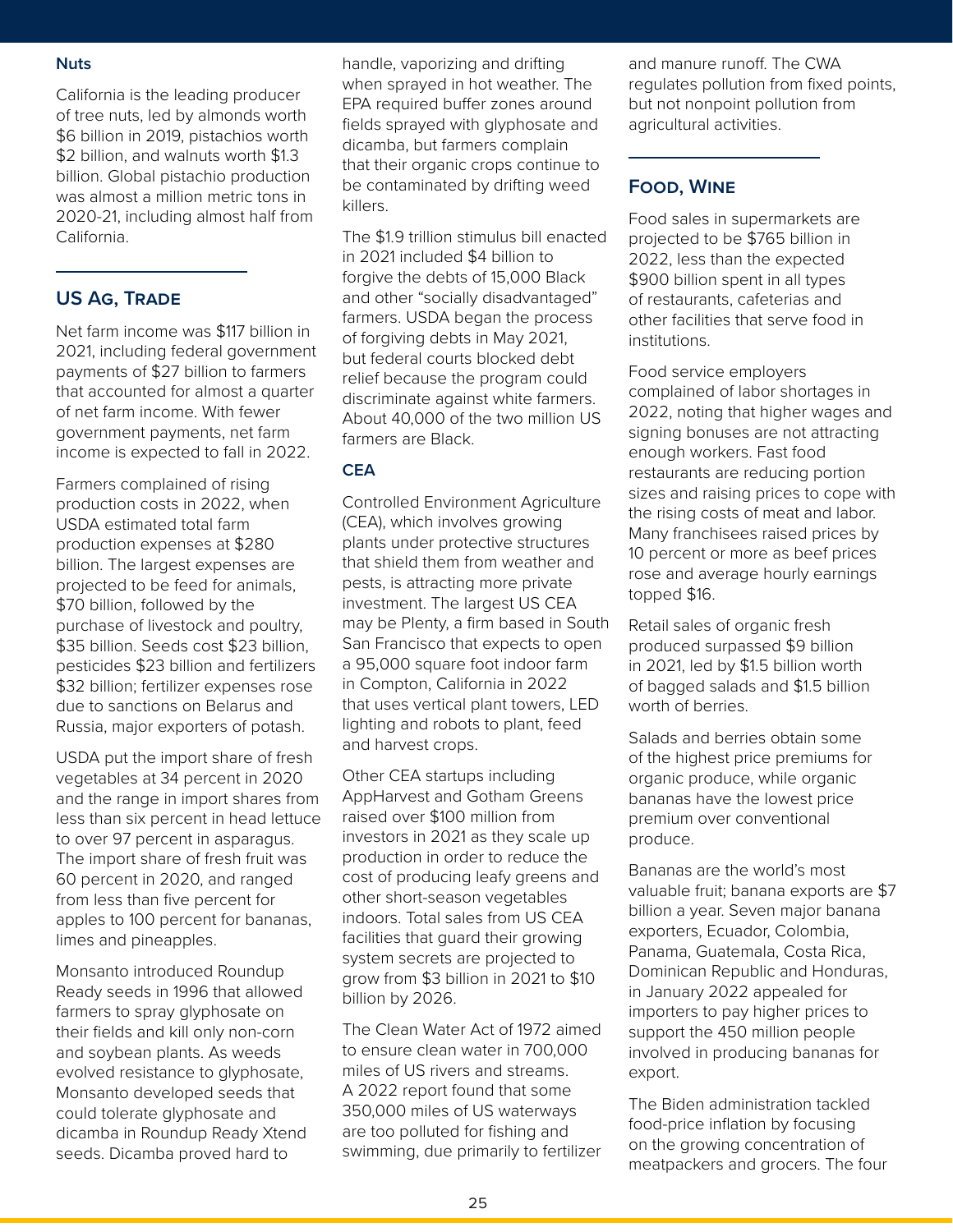largest beef packers account for 80 percent of cattle that are processed and the four largest supermarket chains account for 70 percent of sales. Grocery stores that believe fresh produce is a "cart starter" or the major factor in selecting a store tried to hold down produce prices.

Some 22 million households with 42 million people participated in SNAP or Food Stamps in FY21, receiving stored value cards that provided \$417 per household or \$217 per person per month. USDA raised the value of SNAP benefits to almost \$450 per household and \$240 per person per month in 2022.

#### **Obestity**

A third of American adults are obese. If current trends continue, half of US adults are expected to be obese by 2030. The highest rates of obesity are among minority and low-income women, a reflection of cheap fast and processed food.

Researchers say that the single best weapon against obesity is a soda tax, noting that people who drink extra calories do not fill up as much as when they eat caloric-rich foods. Some want to require restaurants to make entrees that are low in fat and sugar the default or recommended option, and to reduce portion sizes.

The CDC recommends that American adults consume one to two cups of fruit a day and two to three cups of vegetables daily, but only about 10 percent of US residents do. High-income older women are most likely to consume recommended amounts of fruits and vegetables, and low-income young men least likely.

The US has over 70 plant-based or alt-protein suppliers including Beyond Meat and Impossible Foods that have raised more than \$3 billion in venture capital. Plant-based proteins often use animal stem cells to create meat substitutes. US cattle ranchers are

for 80 pushing back, asking USDA to the reflect the soil and wine ensure that plant-based meats are not confused with animal meat.

> Europeans protect the place names associated with particular foods, such as Parmesan and Gruyère cheese. A US judge in January 2022 ruled that Gruyère is a generic descriptor that cannot be trademarked, allowing US cheese producers to label their cheeses Gruyère. The US allows feta cheese to be made in the US rather than Greece as well as Munster and Parmesan cheeses.

# **Wine**

Americans spent \$67 billion in wine in 2020, and a survey of 650 wineries found that most had higher sales in 2021 as restaurants reopened and restocked. Wineries worry that younger consumers prefer hard seltzers and spirits to wine. The 200 million Americans who are 21 and older drink 800 million gallons of wine a year, an average four gallons or 20 bottles each, double the 400 million gallons of wine that was consumed annually in the mid-1990s.

California growers crushed over four million tons of wine grapes each year between 2016 and 2019, but the crush fell in 3.6 million tons in 2020 and 3.9 million tons in 2021; the 2020 crush was lower due to drought and wildfire. District 13 (Fresno) crushed 1.2 million tons in 2021, while District 4 (Napa) crushed less than 120,000 tons.

California wine grape acreage is stable as growers remove and replant about 20,000 acres a year, keeping wine grape acreage stable at about 600,000 acres. Grape production challenges include expensive water, a warming climate and damage to grapes from wildfire and smoke.

The best Old World European wines are linked to terroir and tradition; winemakers say that their wines

Fracessed ensure that plant-based meats are methods allowed by a particular<br>
market not confused with animal meat. appellation. New World wines,<br>
tent of Europeans protect the place names<br>
associated with particular foods, reflect the soil and winemaking methods allowed by a particular appellation. New World wines, by contrast, feature the variety of grape used to make the wine on their label and not the place where the grapes were grown or the rules that were followed to make the wine.

> Old World wines use appellations as brand names, while New World wines feature grape varieties. Defenders of appellations say they help small producers, while detractors say that they lock in antiquated methods of making and marketing wine.

Coca Cola, which markets drinks that range from Peace Tea and Costa Coffee to Innocent Smoothies, Minute Maid Juices, Simply almond milk and Dasani water, joined Constellation Brands to sell ready-to-drink cocktails under the Fresca brand in 2022. During the covid pandemic, sales of ready-to-drink cocktails increased alongside sales of flavored alcoholic beverages.

Constellation sold many of its mass market wine brands to Gallo, and split its wine and craft spirits division into a premium segment including The Prisoner, Meiomi, and Kim Crawford and a mass segment that includes Woodbridge and Svedka vodka.

Italy sold 900 million bottles of sparkling wine in 2021 for €E2.4 billion, compared with France's 320 million bottles of champagne in 2021 worth €5.5 billion. Threefourths of Italian sparkling wine is exported to countries led by the US and UK and followed by Germany and France.

# **Climate Change**

A warming earth is expected to unleash more extreme weather events including drought and floods, wildfires and heatwaves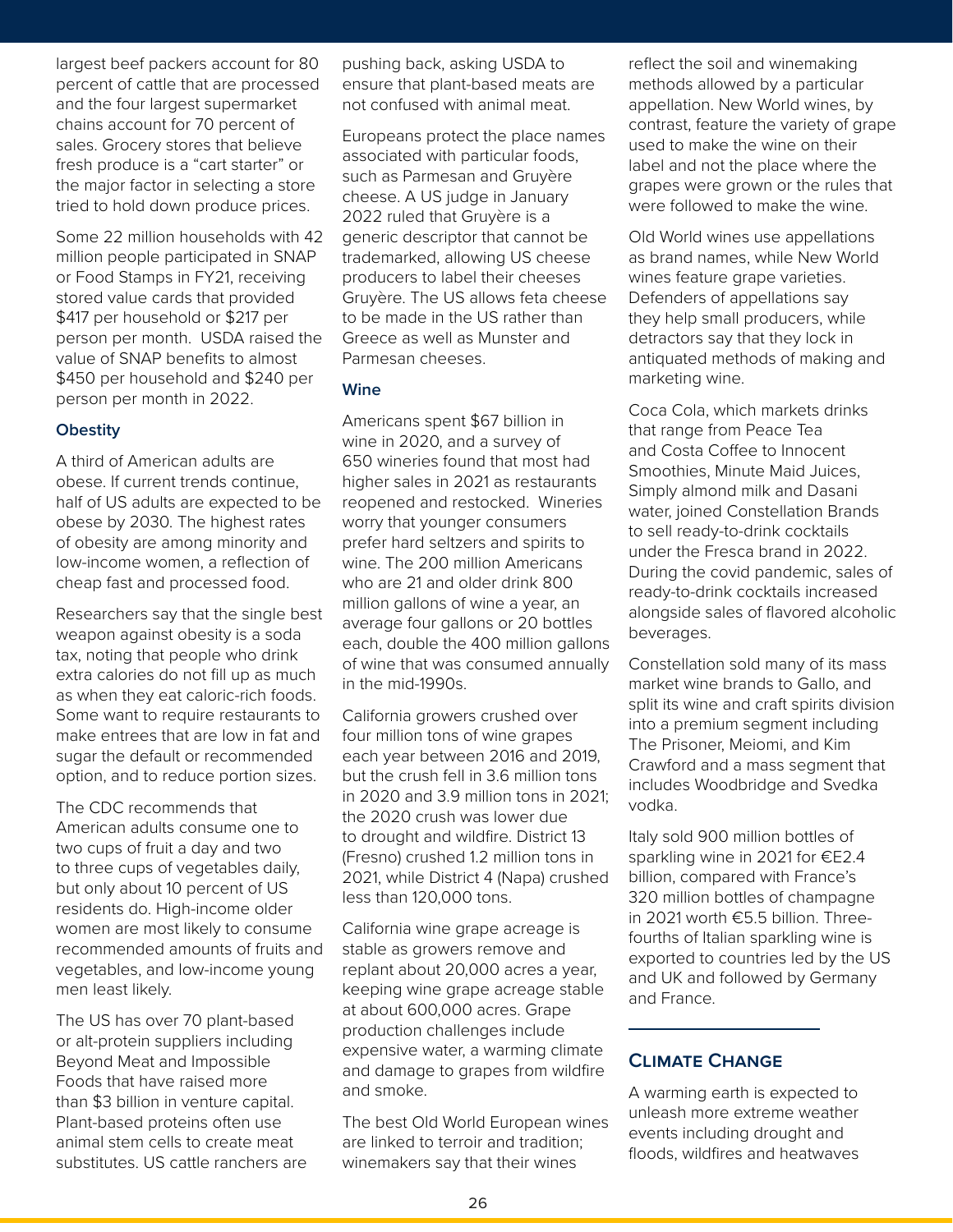and severe storms. Seven of the 10 hottest years on record have been in the past decade.

Average global temperatures increased by an average of 1.1C or 2F since the 1850s. World leaders have pledged to limit global warming to 1.5C to avoid larger climate change impacts, although most researchers expect average world temperatures to be 2C to 3C higher in 2050. Higher temperatures could reduce food production, threaten coral reefs and reduce fish stocks and increase coastal flooding.

The Intergovernmental Panel on Climate Change released a report in February 2022 that estimated that storms, floods and other extreme weather events displaced over 13 million people across Asia and Africa in 2019; these weather events allowed mosquitoes that carry diseases such as malaria and dengue to spread into new areas. Incremental defenses such as flood barriers may be insufficient to deal with extreme weather if natural systems go beyond a tipping point, which could lead to mass migration induced by climate change.

The IGCC acknowledged that agricultural innovations such as the green revolution and improved public health systems have reduced deaths from climate disasters over the past half century. However, the IGCC warned that further temperature increases could overwhelm current defenses against climate events.

The major policies to slow global warming are to reduce emissions of carbon dioxide and other gases that are trapped in the atmosphere and act as a blanket to trap the sun's heat that reaches the earth's surface. Alternatively, carbon could be captured from the atmosphere and stored underground. Economists favor a carbon tax that charges polluters for the right to

we<br>Agricultural and and an equilate power plant en the 10 mention, giving them incentives are guilate power plant to reduce their emissions as the carbon tax rises.

> During the winter of 2022, oil and gas prices rose due to increasing demand, supply interruptions and sanctions after Russia invaded Ukraine. The US is the largest producer of oil and gas, and Russia is the second-largest exporter after Saudi Arabia. Russia produces about 10 million barrels of oil a day and exports 5.5 million barrels, including two million barrels a day to China.

Biden announced in March 2022 that the US would release a million barrels of oil a day from the Strategic Petroleum Reserve to hold down gas prices. Biden's goal of reducing US greenhouse gas emissions by 50 percent by 2030 is not likely to be achieved.

After President Biden's Build Back Better proposal stalled in January 2022, Democrats separated the BBB's expanded social safety net and climate components, hoping to enact legislation to slow global warming and fulfill commitments that US made in Paris in 2015 by subsidizing the production of more wind and solar power, the purchase of electric cars and research into carbon capture technologies.

One question underlying many federal government regulations is the price that should be assigned to each metric ton of carbon emitted, the social cost of carbon. A higher social cost justifies more federal interventions to reduce carbon emissions. A federal judge in February 2022 ruled that the \$51 per ton of carbon emitted used by the Biden administration could only be determined by Congress, and that EPA regulations based on the \$51 cost were invalid.

The US Supreme Court will decide how far the Clean Air Act can be stretched via EPA regulation to

Fracture been to reduce their emissions as the carbon tax rises.<br>
Carbon tax rises.<br>
During the winter of 2022, oil and<br>
f 1.1C gas prices rose due to increasing<br>
plants as well as other sources regulate power plant emissions. The failure of Congress to enact specific limits on emissions means that the EPA has tried to fill the breach by regulating emissions from power plants as well as other sources of emissions.

> John Muir (1838-1914) was the father of the US national park system and co-founder of the 2.4-millionmember Sierra Club. Current Sierra Club leadership, which considers climate change the major threat to humanity, wants to link the environmental movement with the environmental justice movement. arguing that environmental rights are also human, justice, gender and reproductive rights.